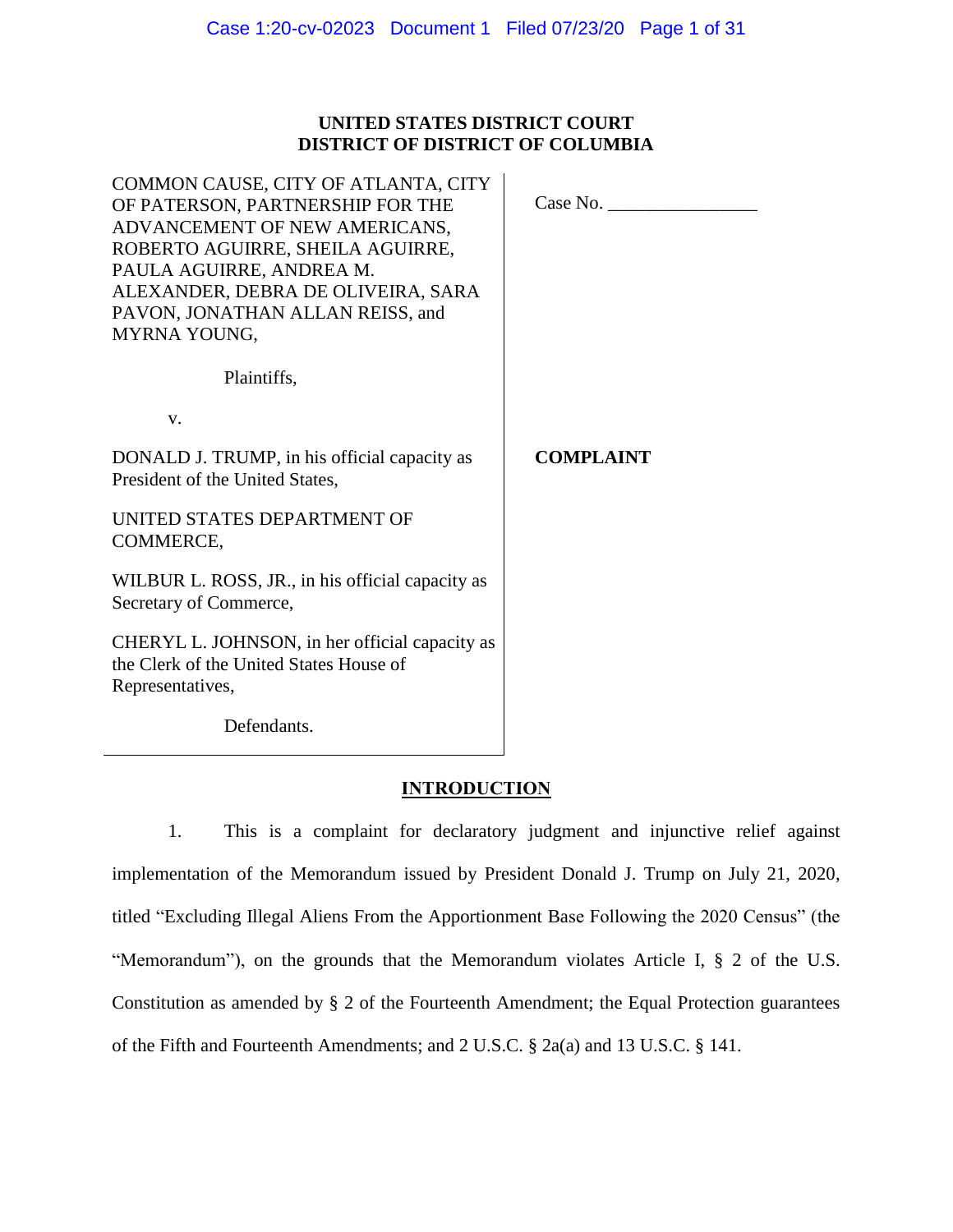#### Case 1:20-cv-02023 Document 1 Filed 07/23/20 Page 2 of 31

2. The Memorandum purports to break with almost 250 years of past practice by excluding undocumented immigrants when calculating the number of seats to which each State is entitled in the House of Representatives. This new policy flouts the Constitution's plain language, which states that "[r]epresentatives shall be apportioned among the several states according to their respective numbers, counting *the whole number of persons in each state*," excluding only "Indians not taxed." U.S. Const., amend. XIV, § 2 (emphasis added). It also flies in the face of the statutory scheme governing apportionment, which requires the President to include "the *whole number of persons in each State*" in the apportionment base—again, excluding only "Indians not taxed." 2 U.S.C. § 2a(a) (emphasis added).

3. Since the founding, the three branches of government have agreed that "the whole number of persons in each state" includes non-citizens, whether documented or undocumented. Now, for the first time in our nation's history, the President has purported to declare the opposite. As the Department of Justice observed in 1980, such a change would be "a radical revision of the constitutionally mandated system for allocation of Representatives to the States of the Union and an equally radical revision of the historic mission of the decennial census."

4. President Trump's Memorandum is not an isolated event. Rather, it is the culmination of a concerted effort, stretching back at least five years, to shift the apportionment base from *total* population to *citizen* population—a strategy intended, in the words of its chief architect, to enhance the political power of "Republicans and non-Hispanic whites" at the expense of people of color, chiefly Latinos. The Memorandum is, in this respect, consistent with the Administration's attempt to add a citizenship question to the 2020 census—a ploy that the U.S. Supreme Court rejected as pretextual and unlawful. The Administration's latest effort should meet the same end.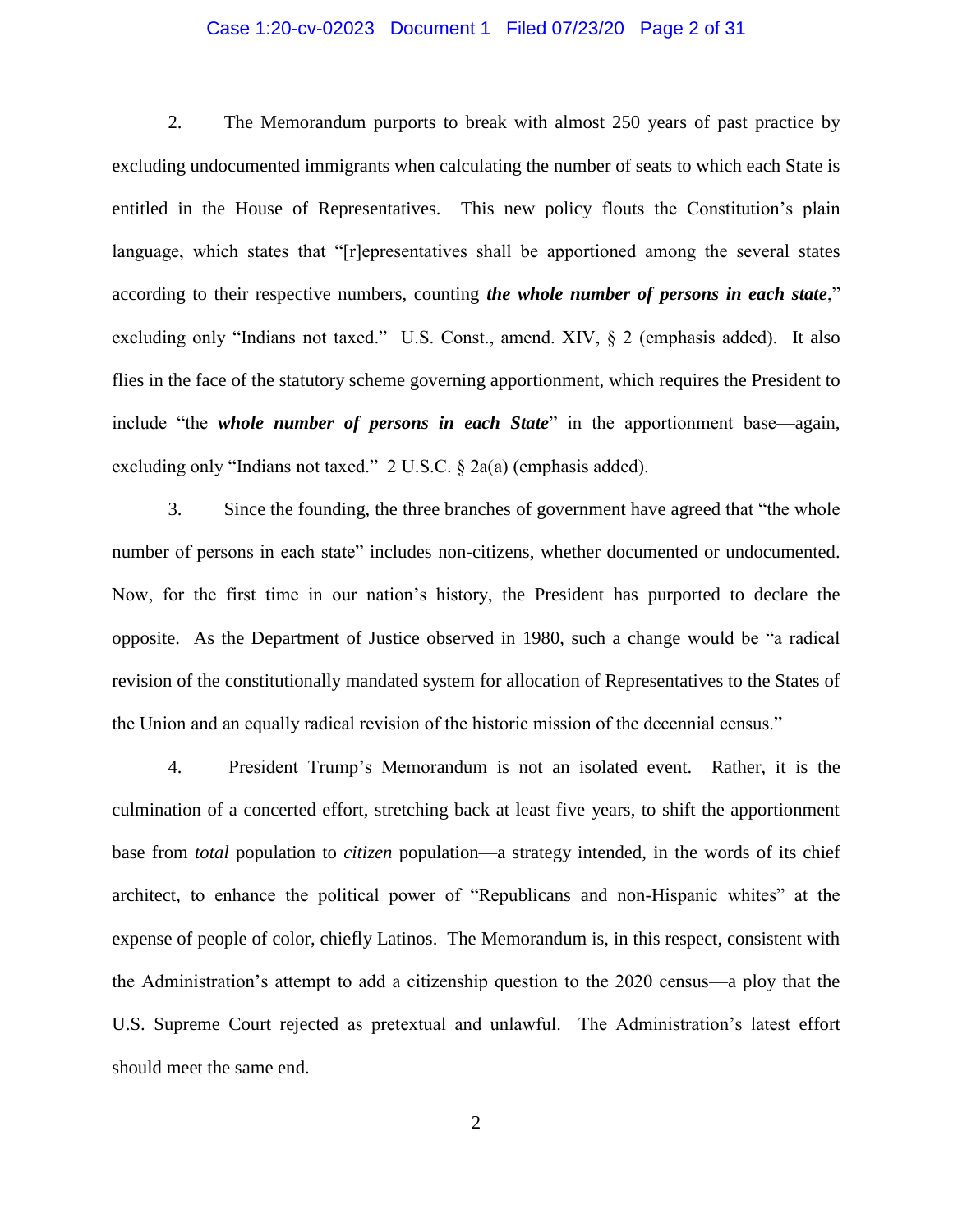5. Plaintiffs bring this action for declaratory and injunctive relief under 42 U.S.C. § 1983 and 28 U.S.C. § 2201(a) to halt Defendants' violations of the Constitution and laws of the United States and to protect the right of all of this country's inhabitants to the equal protection of its laws.

#### **JURISDICTION AND VENUE**

6. This Court has subject-matter jurisdiction under 28 U.S.C. § 1331, because this action arises under the Constitution and laws of the United States, and relief is authorized under 42 U.S.C. § 1983 and 28 U.S.C. § 2201(a).

7. Venue is proper in this District pursuant to 28 U.S.C. § 1391(e)(1) because Defendants are United States agencies or officers acting in their official capacities or under color of legal authority, and Defendants reside in this District, or a substantial part of the events or omissions giving rise to Plaintiffs' claims occurred in this District, or one or more Plaintiffs resides in this District.

8. This Court has personal jurisdiction over Defendants because Defendants are located within this District and Defendants' actions and omissions giving rise to Plaintiffs' claims occurred in this District.

#### **PARTIES**

9. Plaintiff Common Cause is a nonprofit organization organized and existing under the laws of the District of Columbia, with its principal place of business in the District of Columbia. Common Cause is a nonpartisan democracy organization with over 1.2 million members, 22 state offices, and a presence in all 50 states. It has members in all 50 states and in every congressional district. Since its founding by John Gardner fifty years ago, Common Cause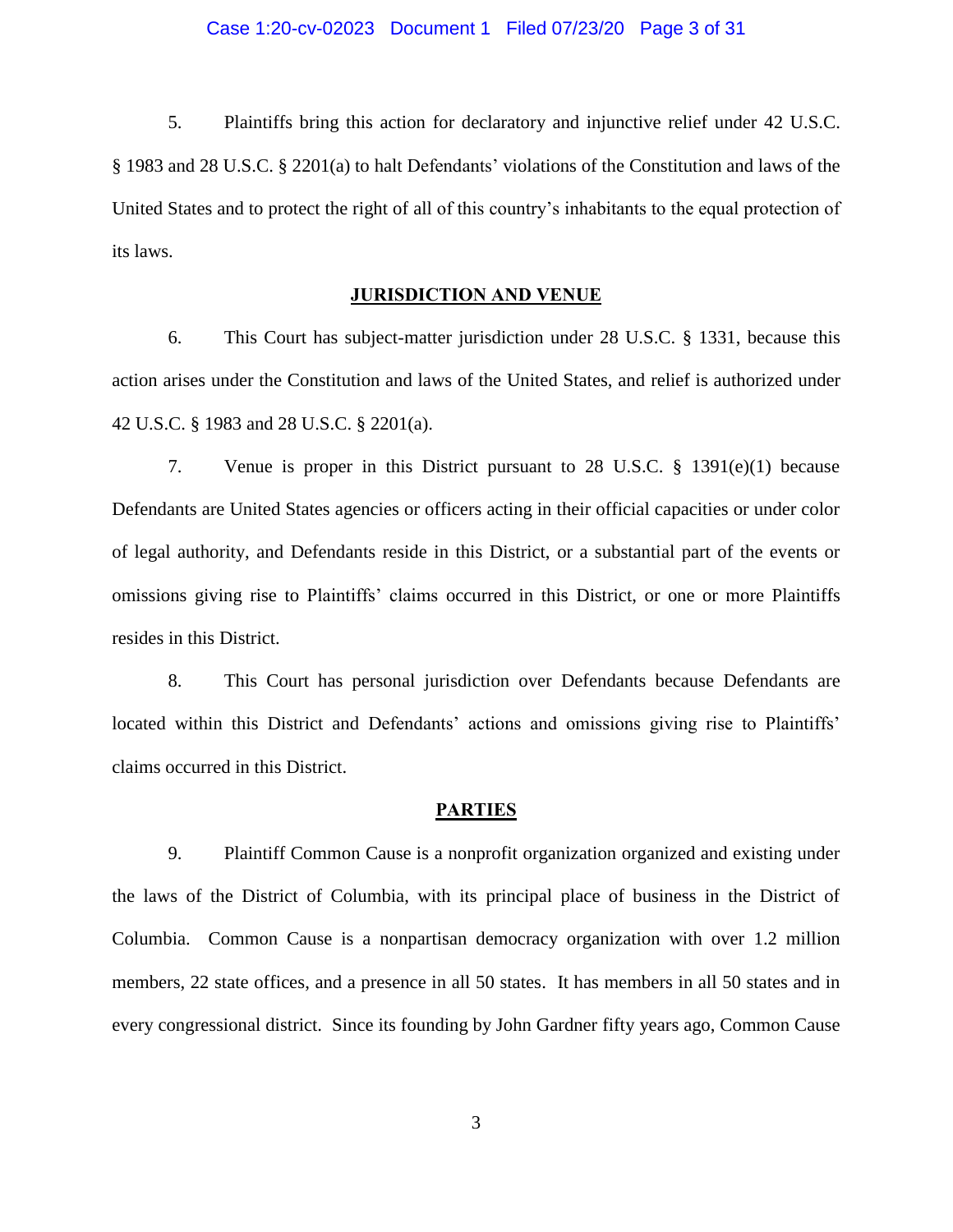#### Case 1:20-cv-02023 Document 1 Filed 07/23/20 Page 4 of 31

has been dedicated to making government at all levels more representative, open, and responsive to the interests of ordinary people. It sues herein on behalf of its members.

10. Plaintiff City of Atlanta is the capital and most populous city in the State of Georgia, with a population of over half a million people. People of color constitute the majority of its population. It has a notably large population of immigrants, including Latino immigrants, as well as immigrants from East and South Asia, Africa, and the Caribbean.

11. Plaintiff City of Paterson is the county seat of Passaic County, New Jersey, with a population of approximately 150,000 people. It has a notably large population of immigrants, including Latino immigrants, as well as immigrants from Bangladesh, India, South Asia, and the Arab and Muslim world.

12. Plaintiff Partnership for the Advancement of New Americans (PANA) is a 501(c)(3) nonprofit based in San Diego, California with over 400 members. PANA is dedicated to advancing the full economic, social, and civic inclusion of refugees. It advocates for public policy solutions that will ensure local governments invest in the long-term economic selfsufficiency of newcomers and refugee families, including effective resettlement strategies and equitable allocation of federal resources. PANA provides support to communities directly affected by unjust immigration policies, including nationals from Iran, Libya, Somalia, Sudan, Syria and Yemen who have resettled and continue to seek refuge in the San Diego region. In addition to its public policy advocacy, PANA engages more than 40,000 former refugee, African immigrant, Muslim, and Southeast Asian voters in elections throughout the San Diego region to ensure the fair representation of these historically underrepresented communities. It sues herein both on its own behalf and on behalf of its members.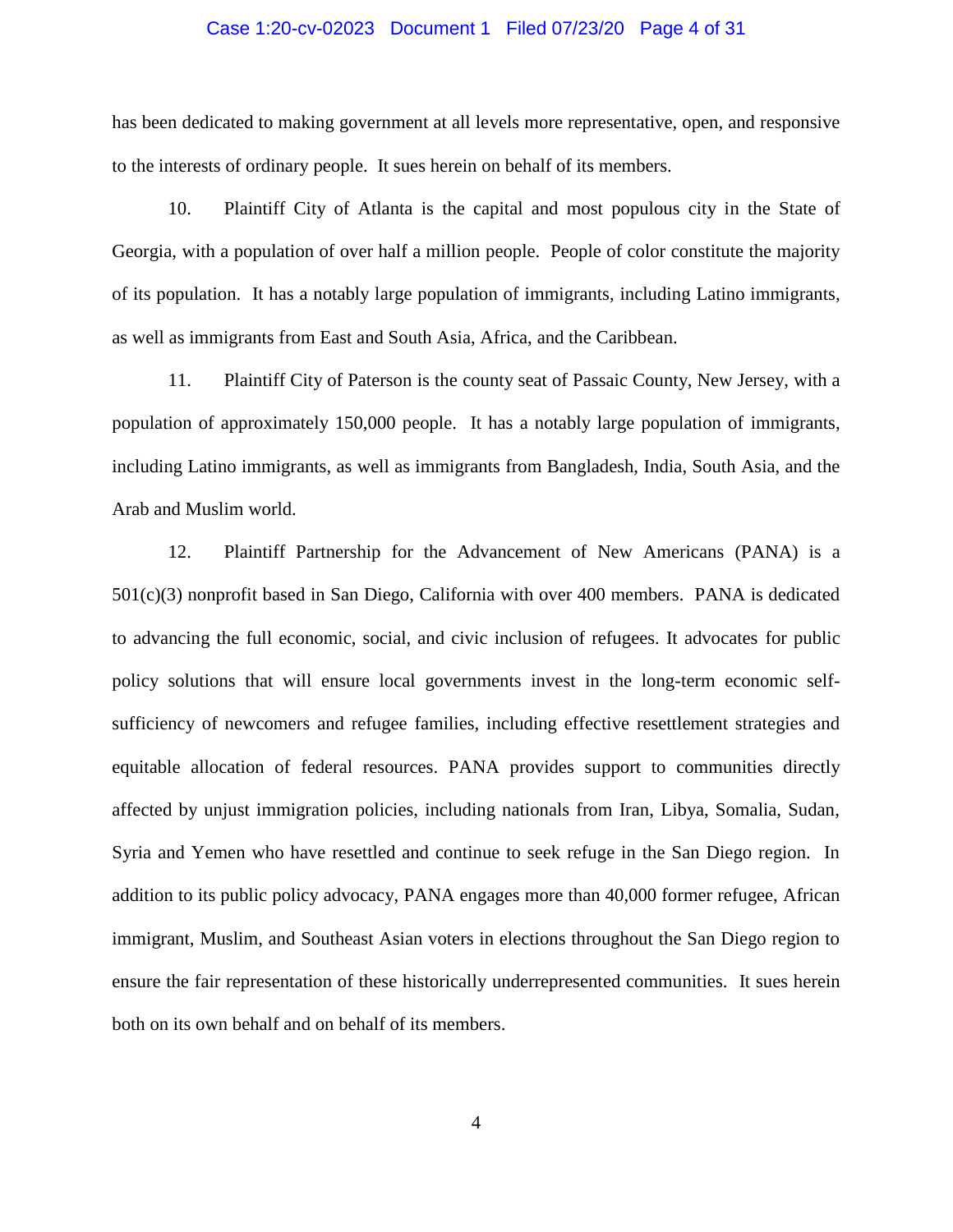#### Case 1:20-cv-02023 Document 1 Filed 07/23/20 Page 5 of 31

13. Plaintiff Roberto Aguirre is a naturalized U.S. citizen and a resident of Queens, New York City, New York. He is of Latino ethnicity and Ecuadorean national origin. He is a registered voter and regularly exercises his right to vote.

14. Plaintiff Sheila Aguirre is a natural-born U.S. citizen and a resident of Queens, New York City, New York. She is of Latina ethnicity and Ecuadorean heritage. She is a registered voter and regularly exercises her right to vote.

15. Plaintiff Paula Aguirre is a natural-born U.S. citizen and a resident of Queens, New York City, New York. She is of Latina ethnicity and Ecuadorean heritage. She is a registered voter and regularly exercises her right to vote.

16. Plaintiff Andrea M. Alexander is a natural-born citizen and a resident of Brooklyn, New York City, New York. Her racial identity is Black. She is a registered voter and regularly exercises her right to vote.

17. Plaintiff Debra de Oliveira is a naturalized U.S. citizen and a resident of Margate, Florida. Her racial identity is Black and her national origin is Guyanese. She is a registered voter and regularly exercises her right to vote.

18. Plaintiff Sara Pavon is a naturalized U.S. citizen and a resident of Queens, New York City, New York. She is of Latina ethnicity and Ecuadorean national origin. She is a registered voter and regularly exercises her right to vote.

19. Plaintiff Jonathan Allan Reiss is a naturalized U.S. citizen and a resident of Manhattan, New York City, New York. He is of Caucasian ethnicity and Canadian national origin. He is a registered voter and regularly exercises his right to vote.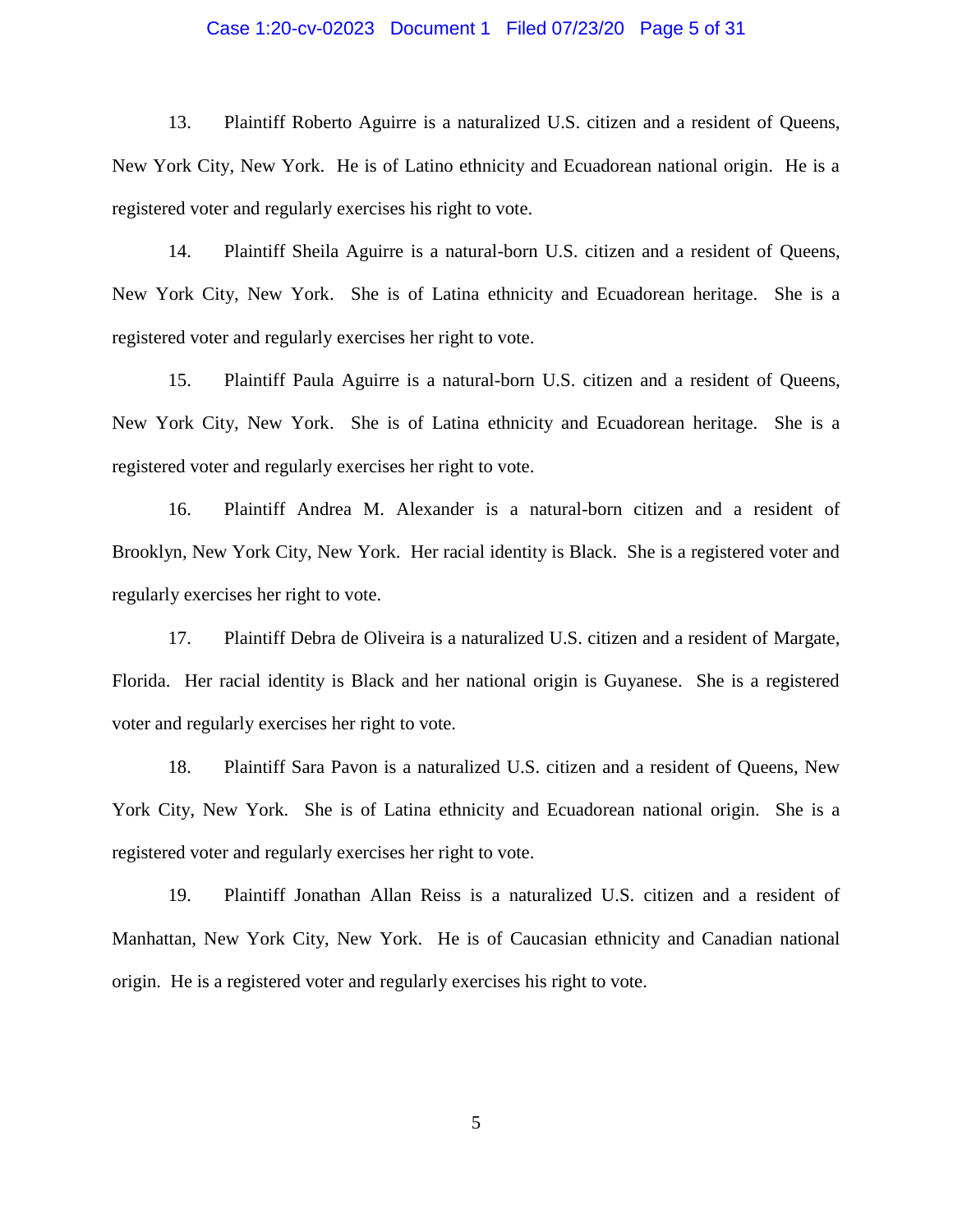#### Case 1:20-cv-02023 Document 1 Filed 07/23/20 Page 6 of 31

20. Plaintiff Myrna Young is a naturalized U.S. citizen and a resident of Fort Myers, Florida. Her racial identity is Black and her national origin is Guyanese. She is a registered voter and regularly exercises her right to vote.

21. Defendant Donald J. Trump is the current President of the United States of America. He is sued herein in his official capacity. Pursuant to statute, the President is responsible for transmitting the results of the decennial census, and the resulting congressional apportionment figures, to Congress.

22. Defendant United States Department of Commerce is a cabinet agency within the executive branch of the United States Government, and is an agency within the meaning of 5 U.S.C. § 552(f). Pursuant to statute, the Commerce Department is responsible for, among other things, implementing and administering the decennial census and transmitting the resulting tabulations to the President for further transmittal to Congress.

23. Defendant Wilbur L. Ross, Jr., is the Secretary of Commerce of the United States and a member of the President's Cabinet. He is responsible for conducting the decennial census and oversees the Census Bureau. He is sued herein in his official capacity.

24. Defendant Cheryl L. Johnson is the Clerk of the United States House of Representatives. Pursuant to statute, she is responsible for "send[ing] to the executive of each State a certificate of the number of Representatives to which such State is entitled" following a decennial reapportionment. 2 U.S.C. § 2a(b). She is sued herein in her official capacity.

#### **FACTUAL ALLEGATIONS**

### **A. Statutory Law Requires the President to Include All Persons in the Congressional Apportionment Base, Irrespective of Citizenship or Immigration Status**

25. From the founding, the federal Constitution has required a decennial census (that is, an "actual Enumeration") to determine the apportionment of members of the U.S. House of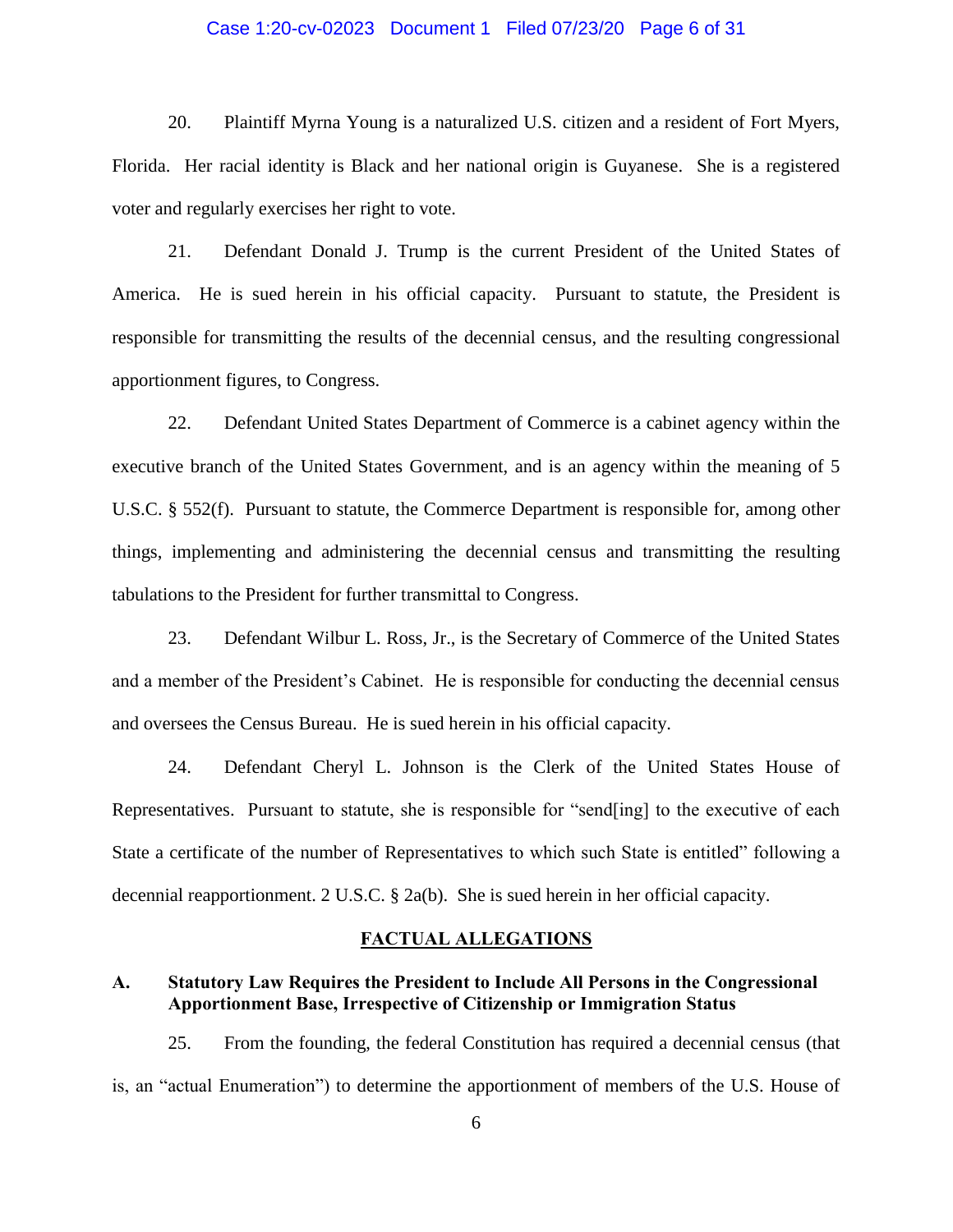#### Case 1:20-cv-02023 Document 1 Filed 07/23/20 Page 7 of 31

Representatives among the States. The Constitution tasks Congress with passing legislation to "direct" the "manner" in which the census shall occur, subject to the requirements set forth in the Constitution itself. *See* U.S. Const., art. I, § 2, cl. 3; *Franklin v. Massachusetts*, 505 U.S. 788, 791 (1992).

26. By statute, Congress has assigned the responsibility of conducting the census to the Secretary of Commerce, and empowered the Secretary of Commerce to delegate authority for establishing procedures to conduct the census to the Census Bureau. 13 U.S.C. §§ 2, 4, 141; *Franklin*, 505 U.S. at 792.

27. To that end, the Census Bureau sends a questionnaire to every household in the United States, to which every resident in the United States (documented or otherwise) is legally required to respond. 13 U.S.C. § 221. The Census Bureau then counts responses from every household to determine the population count in the various states.

28. The Census Bureau's rules state that its enumeration procedures "are guided by the constitutional and statutory mandates to count *all residents* of the several states," including "[c]itizens of foreign countries living in the United States."<sup>1</sup>

29. Within nine months of the census date (in this case, by January 1, 2021), the Secretary of Commerce is required by statute to report to the President "the tabulation of *total population* by States . . . as required for the apportionment of Representatives in Congress among the several States." 13 U.S.C. § 141(b) (emphasis added).

30. Thereafter, the President is required by statute to transmit to Congress two sets of numbers. First, the President must provide "a statement showing the *whole number of persons*

<sup>1</sup> U.S. Census Bureau, *Residence Criteria and Residence Situations for the 2020 Census of the United States* at 1-2 (emphasis added), *available at* [https://www.census.gov/content/dam/Census/programs](�� h t t p s : / / w w w . c e n s u s . g o v / � "  c o n t e n t / d a m / C e n s u s / p r o g r a m s - s u r v e y s / d e c e n n i a l / 2 0 2 0 - c e n s u s / 2 0 2 0 - C e n s u s - R e s i d e n c e - C r i t e r i a . p d f)[surveys/decennial/2020-census/2020-Census-Residence-Criteria.pdf](�� h t t p s : / / w w w . c e n s u s . g o v / � "  c o n t e n t / d a m / C e n s u s / p r o g r a m s - s u r v e y s / d e c e n n i a l / 2 0 2 0 - c e n s u s / 2 0 2 0 - C e n s u s - R e s i d e n c e - C r i t e r i a . p d f) (last accessed July 22, 2020).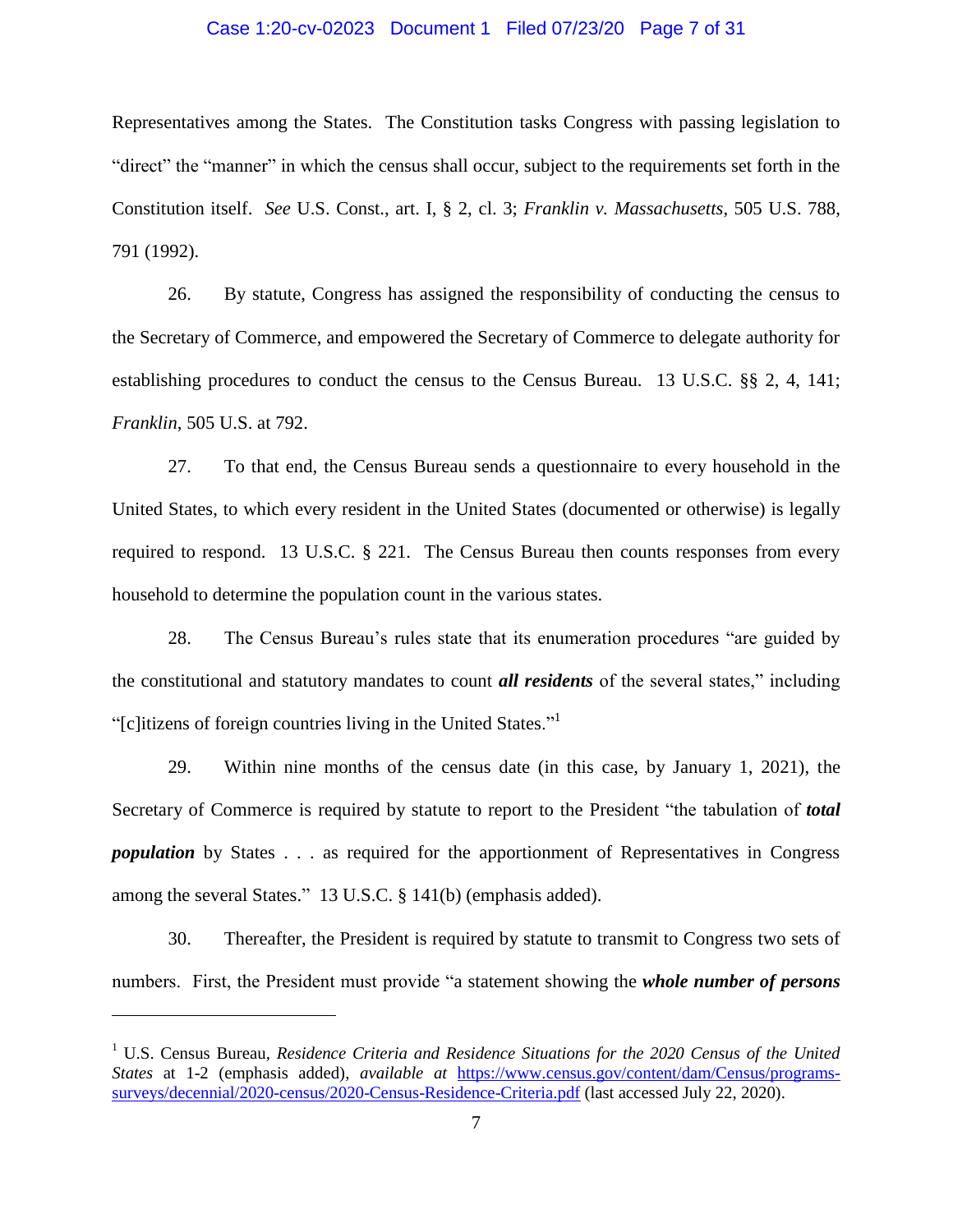#### Case 1:20-cv-02023 Document 1 Filed 07/23/20 Page 8 of 31

in each State, excluding Indians not taxed, as ascertained under the . . . decennial census of the population." 2 U.S.C. § 2a(a) (emphasis added).

31. Second, based on the census count of the "whole number of persons in each State," the President must specify "the number of Representatives to which each State would be entitled under an apportionment of the then existing number of Representatives by the method known as the method of equal proportions, no State to receive less than one Member." *Id.*

32. "Each State" shall thereupon "be entitled" to the number of representatives "shown in" the President's statement to Congress, "until the taking effect of a reapportionment under this section or subsequent statute." 2 U.S.C. § 2a(b). It is "the duty of the Clerk of the House of Representatives, within fifteen calendar days after the receipt of [the President's] statement, to send to the executive of each State a certificate of the number of Representatives to which such State is entitled . . . ." *Id.*; *see Franklin*, 505 U.S. at 792.

33. The governing statute does not authorize the Secretary of Commerce to transmit to the President a number *other than* "the whole number of persons in each State," as determined by the census. Nor does it vest the President with discretion to base the apportionment calculation that he or she transmits to Congress on something *other than* "the whole number of persons in each State."

34. Indeed, in enacting this statute, members of Congress noted repeatedly that the President's role in calculating apportionment figures is ministerial—*i.e.*, that the statute directs the President "to report 'upon a problem in mathematics . . . for which rigid specifications are provided by Congress itself, and to which there can be but one mathematical answer.'" *Franklin*, 505 U.S. at 799 (quoting S. Rep. No. 2, 71st Cong., 1st Sess. at 4-5 (1929)); *see also* S. Rep. No. 2,  $71<sup>st</sup>$  Cong.,  $1<sup>st</sup>$  Sess. at 4 (1929) (stating that the President shall report "apportionment tables"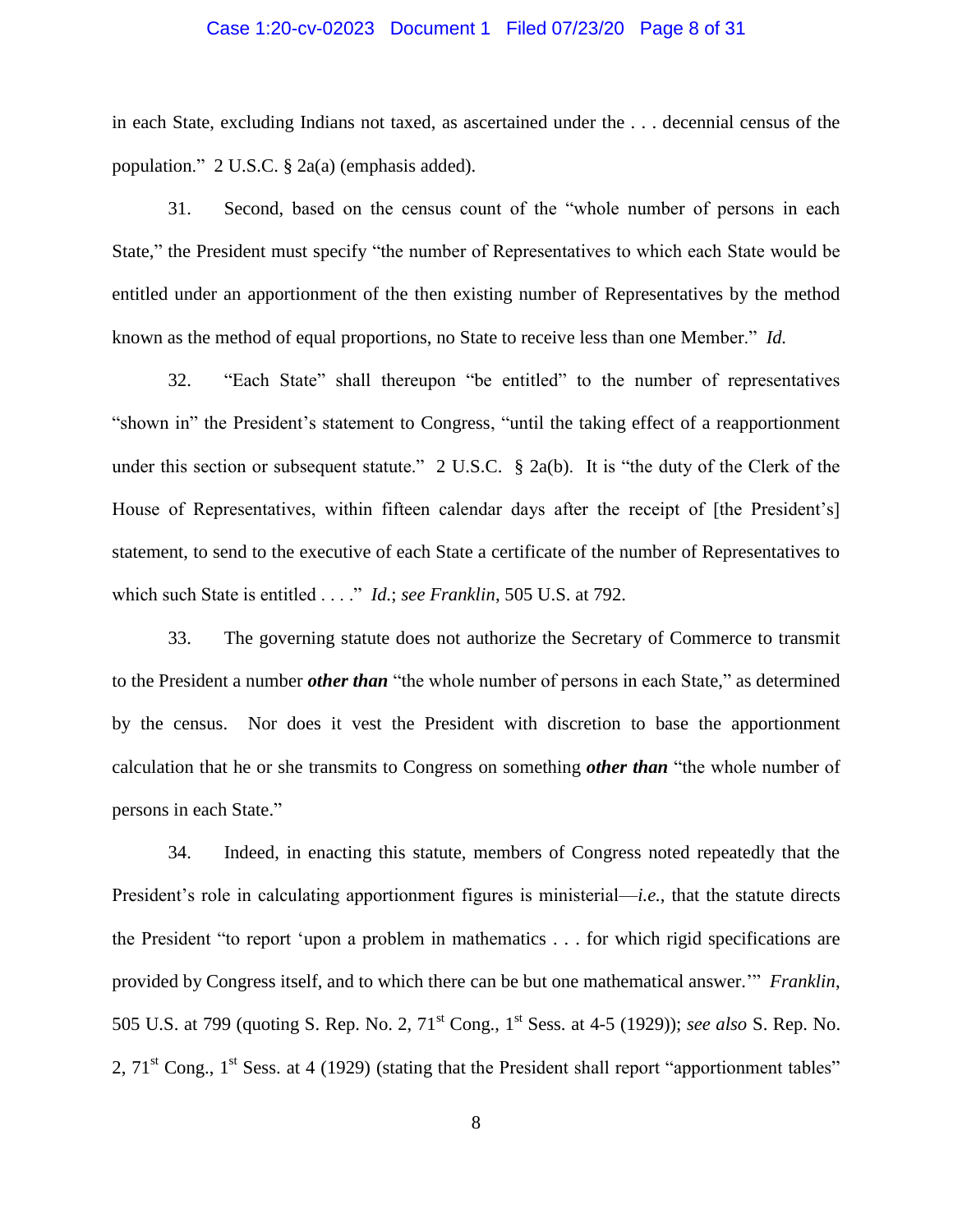#### Case 1:20-cv-02023 Document 1 Filed 07/23/20 Page 9 of 31

to Congress "pursuant to a purely ministerial and mathematical formula"); 71 Cong. Rec. 1858 (1929) (statement of Sen. Vandenberg) (stating that the "function served by the President [under this statute] is as purely and completely a ministerial function as any function on earth could be").

35. The Supreme Court, too, has recognized that "the President *exercises no discretion* in calculating the numbers of Representatives," and that his or her role in the apportionment calculation is therefore "*admittedly ministerial*." *Franklin*, 505 U.S. at 799 (emphasis added).

36. The Executive Branch has similarly conceded the exclusively ministerial nature of the President's role in translating the census data to an apportionment determination. *See*  Reply Br. for the Federal Appellants at 24, *Franklin v. Massachusetts*, No. 91-1502 (U.S. Apr. 20, 1992), 1992 U.S. S. Ct. Briefs LEXIS 390 ("[I]t is true that the method [prescribed by 2 U.S.C. § 2a] calls for application of a set mathematical formula to the state population totals produced by the census"); Transcript of Oral Argument at 12-13, *Franklin v. Massachusetts*, No. 91-1502 (U.S. Apr. 21, 1992) (argument of Deputy Solicitor General Roberts) ("The law directs [the President] to apply, of course, a particular mathematical formula to the population figures he receives [from the Secretary of Commerce] . . . It would be unlawful [for the President] . . . just to say, 'these are the figures, they are right, but I am going to submit a different statement.'").

## **B. The Constitution Requires the President to Include All Persons in the Congressional Apportionment Base, Irrespective of Citizenship or Immigration Status**

37. From the founding of our nation, all three branches of government have agreed that, independent of statutory law, the Constitution itself requires that the census count *all* "persons" residing in each State, irrespective of citizenship or immigration status, and that *all* such "persons" be included in the congressional apportionment base.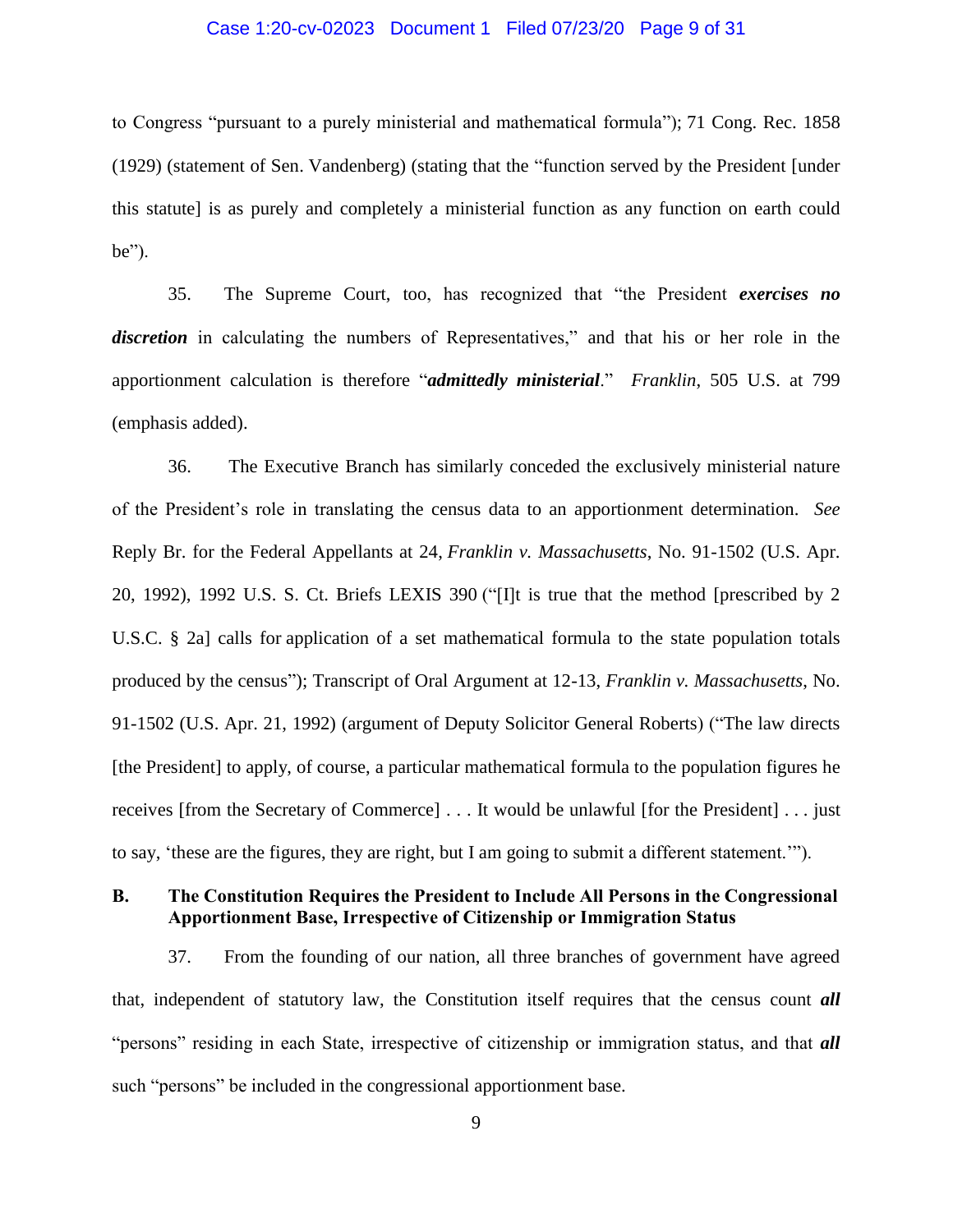#### Case 1:20-cv-02023 Document 1 Filed 07/23/20 Page 10 of 31

38. As originally ratified, Article I, Section 2 of the Constitution provided that "Representatives . . . shall be apportioned among the several states which may be included within this union, according to their respective numbers, which shall be determined by adding to *the whole number of free persons*, including those bound to service for a term of years, and excluding Indians not taxed, three fifths of all other Persons [*i.e.*, slaves]" (emphasis added). This infamous "Three-Fifths Compromise" did not exclude free non-citizens, who as a matter of plain meaning are "persons," from the apportionment base.

39. The Fourteenth Amendment was ratified following the Civil War. That amendment eliminated the "three-fifths" clause, but otherwise "retained total population as the congressional apportionment base." *Evenwel v. Abbott*, 136 S. Ct. 1120, 1128 (2016). Specifically, Section 2 of the Fourteenth Amendment provides that "Representatives shall be apportioned among the several states according to their respective numbers, counting *the whole number of persons in each state*, excluding Indians not taxed" (emphasis added).

40. During the debates over the Fourteenth Amendment, Congress considered revising the apportionment formula to exclude persons ineligible to vote—a category which, Congress expressly recognized, included the "unnaturalized foreign-born." Cong. Globe, 39<sup>th</sup> Cong.,  $1<sup>st</sup> Sess.$ , 1256 (1866) (remarks of Sen. Wilson). This proposal was soundly rejected, on the ground that "non-voting classes"—including unnaturalized immigrants—"have as vital an interest in the legislation of the country as those who actually deposit the ballot." *Evenwel*, 136 S. Ct. at 1128 (quoting Cong. Globe,  $39<sup>th</sup>$  Cong.,  $1<sup>st</sup>$  Sess., 141 (1866) (remarks of Rep. Blaine)).

41. On several occasions since the Fourteenth Amendment's passage, Congress has considered measures to exclude "aliens," including undocumented immigrants, from the census count and/or apportionment base. "[I]t appears to have been generally accepted that such a result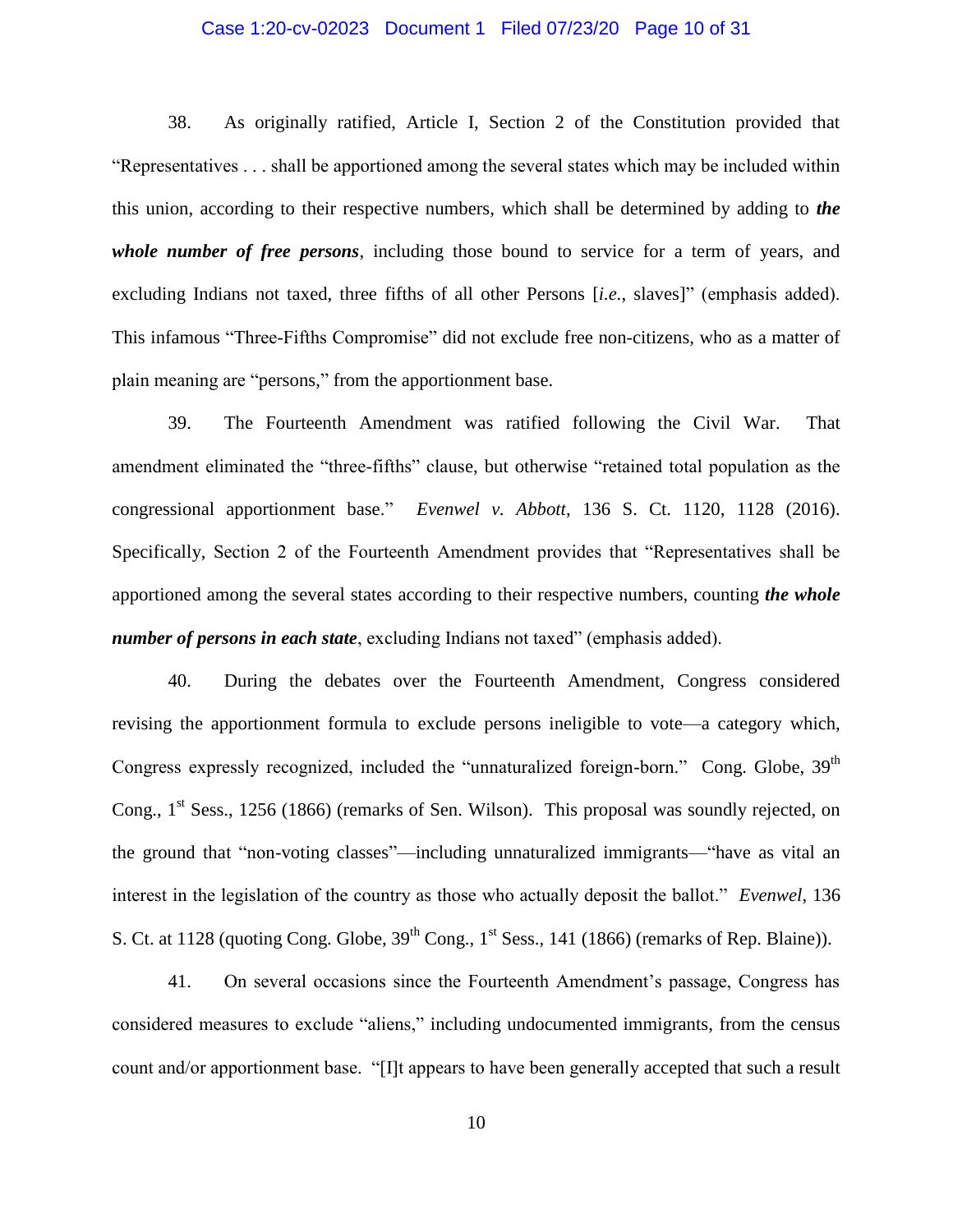#### Case 1:20-cv-02023 Document 1 Filed 07/23/20 Page 11 of 31

would require a constitutional amendment." *Fed. For Am. Immigration Reform (FAIR) v. Klutznick*, 486 F. Supp. 564, 576-77 (D.D.C.) (three-judge court), *appeal dismissed*, 447 U.S. 916 (1980).

42. In 1929, for example, the Senate Legislative Counsel concluded that, absent such an amendment, "statutory exclusion of aliens from the apportionment base would be unconstitutional." *Id.* (citing 71 Cong. Rec. 1821 (1929)).

43. Again in 1940, Congress considered whether "aliens who are in this country in violation of law have the right to be counted and represented." *Id.* (quoting 86 Cong. Rec. 4372 (1940)). Representative Celler of New York explained:

> The Constitution says that all persons shall be counted. I cannot quarrel with the founding fathers. They said that all should be counted. We count the convicts who are just as dangerous and just as bad as the Communists or as the Nazis, *as those aliens here illegally*, and I would not come here and have the temerity to say that the convicts shall be excluded, if the founding fathers say they shall be included. The only way we can exclude them would be to pass a constitutional amendment.

*Id.* (emphasis added). On this basis, Congress rejected a proposal to exclude "aliens" from the apportionment base. *See id.*

44. The Executive Branch, too, has repeatedly recognized—under Presidents of both parties—that the Constitution requires that congressional apportionment take place on the basis of total population, irrespective of citizenship or immigration status.

45. For example, in 1980, under President Jimmy Carter, private plaintiffs filed a lawsuit in this District seeking to exclude "illegal aliens" from the census and the congressional apportionment base. *Klutznick*, 486 F. Supp. at 565. Opposing the suit, the U.S. Department of Justice ("DOJ") told this Court that the plaintiffs "s[ought] a radical revision of the constitutionally mandated system for allocation of Representatives to the States of the Union and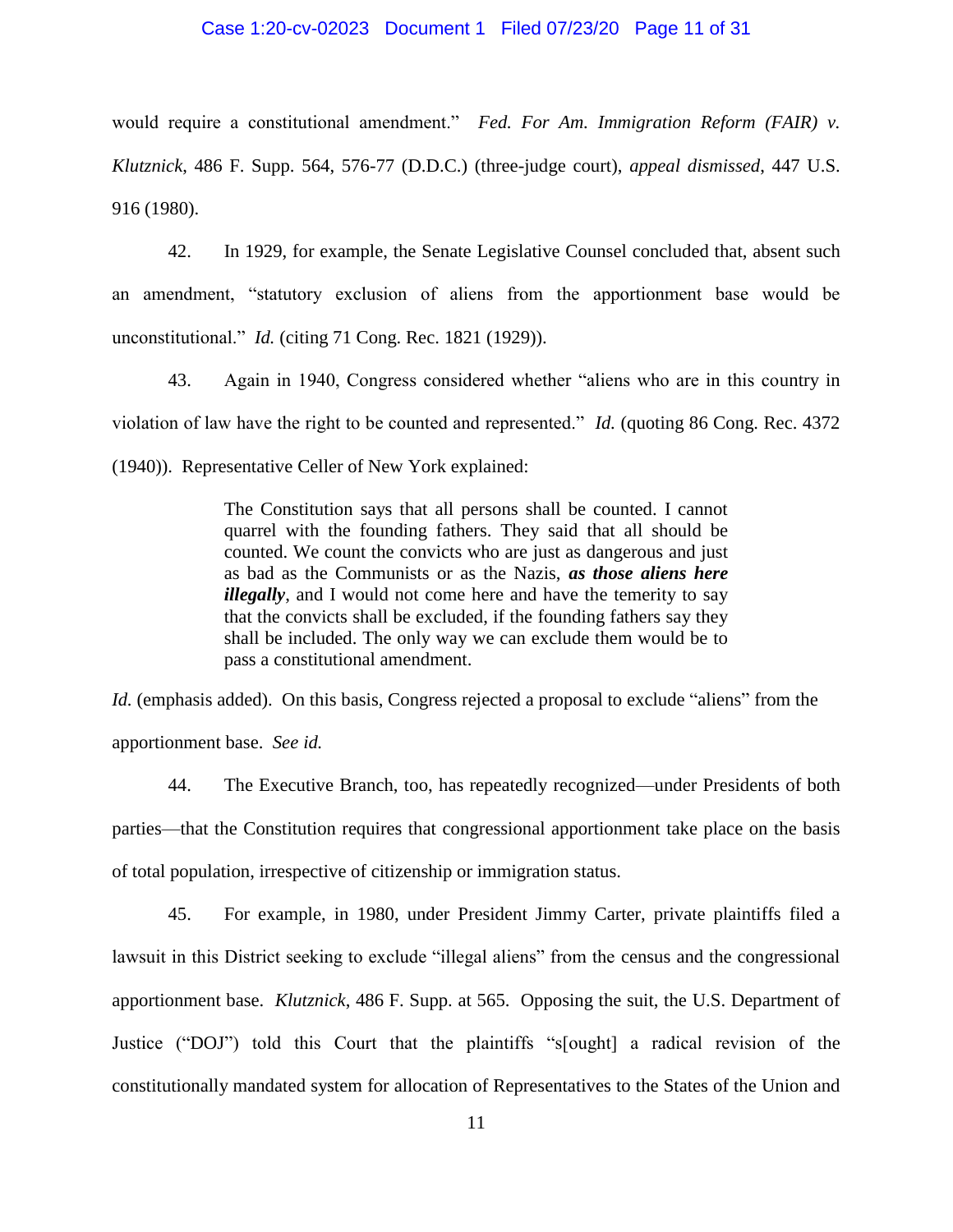#### Case 1:20-cv-02023 Document 1 Filed 07/23/20 Page 12 of 31

an equally radical revision of the historic mission of the decennial census." Federal Defendants' Post-Argument Mem. at 1, *FAIR v. Klutznick*, No. 79-3269 (D.D.C. filed Feb. 15, 1980).

46. "[F]or 200 years," the DOJ told this Court, "the decennial census has counted all residents of the states irrespective of their citizenship or immigration status," and those counts had been employed in apportionment. *Id.* Given "the clear and unequivocal language of Section 2 of the Fourteenth Amendment," the DOJ urged, the "radical revision" that the plaintiffs sought could come only from "a constitutional amendment." *Id.* What is more, the DOJ explained, such a revision would be "patently unfair" to residents of communities in which undocumented immigrants live, as undocumented immigrants "demand[] precisely the same level of the services from the municipalities and states in which [they] reside as do all other citizens." *Id.* at 12.

47. In 1988, under President Ronald Reagan, the Director of the Office of Management and Budget sought the views of the DOJ on yet another proposal to exclude "illegal aliens" from congressional apportionment base. The DOJ concluded that the proposed legislation was "unconstitutional." Letter from Thomas M. Boyd, Acting Assistant Attorney General, dated June 29, 1988, at  $5<sup>2</sup>$  In the DOJ's view, it was "clear" that, under the Fourteenth Amendment, "all persons, *including aliens residing in this country*, [must] be included" in the congressional apportionment base. *Id.* at 2 (emphasis added). In fact, the DOJ noted, the Reconstruction Congress "rejected arguments that representation should be based on people with permanent ties to the country" and "consciously chose to include aliens." *Id.* at 2-3.

48. In its 1988 opinion, the DOJ went on to explain that, for apportionment purposes, the Fourteenth Amendment makes no distinction between "aliens" who are and are not lawfully

<sup>&</sup>lt;sup>2</sup> Included in 1990 Census Procedures and Demographic Impact on the State of Michigan: Hearing Before the Committee on Post Office and Civil Service, House of Representatives, One Hundredth Congress, Second Session, June 24, 1988 at 240 (United States: U.S. Government Printing Office 1988).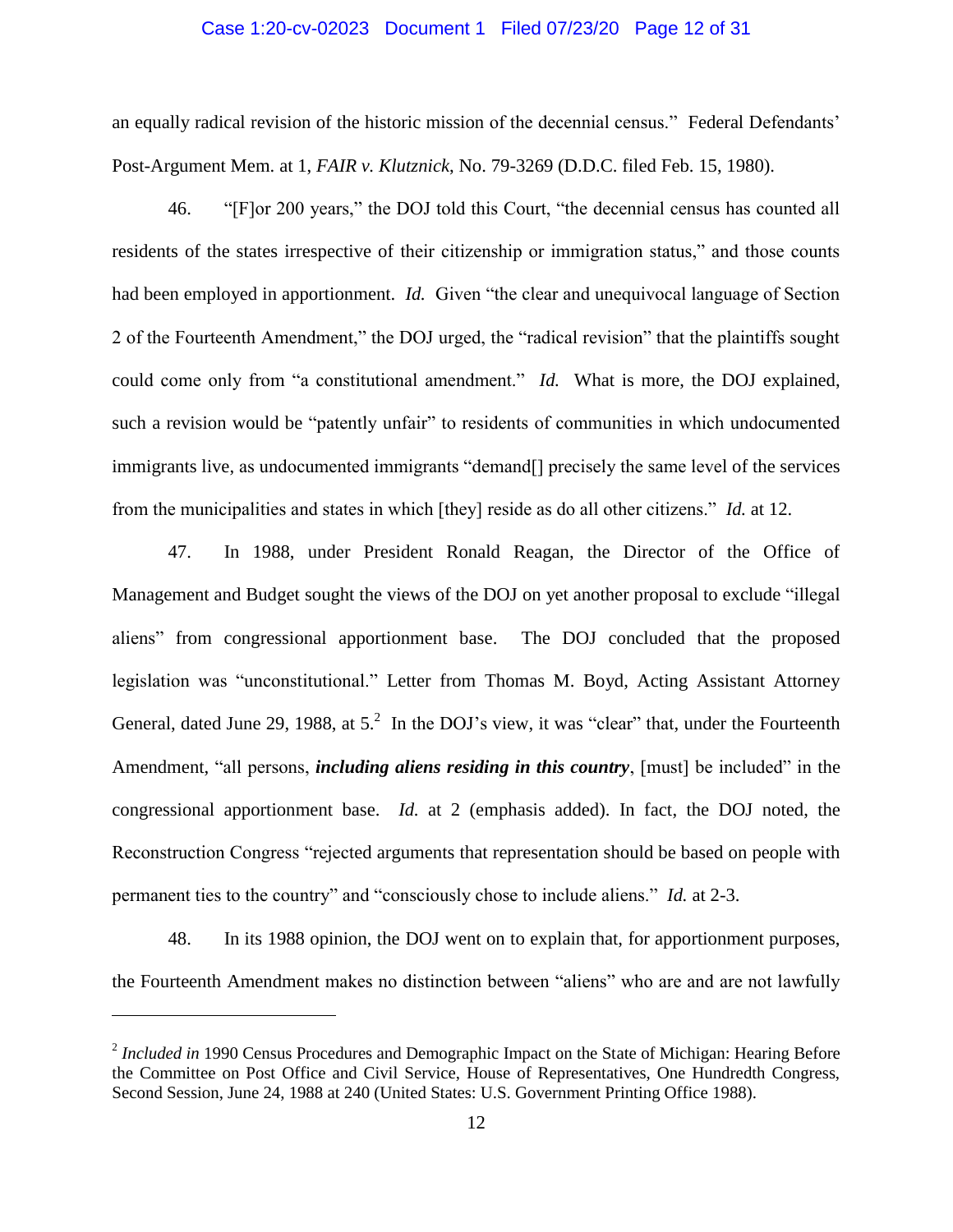#### Case 1:20-cv-02023 Document 1 Filed 07/23/20 Page 13 of 31

present in the United States. Furthermore, DOJ explained, in analyzing the Fourteenth Amendment, "the Supreme Court . . . has read the word 'person' to include illegal aliens." *Id.* at 3-4 (citing *Plyler v. Doe*, 457 U.S. 202, 210 (1982)).

49. In 1989, under President George H. W. Bush, the DOJ issued a similar opinion. Once again, a Senator had "requested the views of the Department of Justice concerning the constitutionality of proposed legislation excluding illegal or deportable aliens from the decennial census count." Letter from Carol T. Crawford, Assistant Attorney General, dated Sept. 22, 1989, at 1, 135 Cong. Rec. S12235 (1989). The DOJ responded that "section two of the Fourteenth Amendment which provides for 'counting the whole number of persons in each state' and the original Apportionment and Census Clauses of Article I section two of the Constitution *require that inhabitants of States who are illegal aliens be included* in the census count." *Id.* (emphasis added). At that time, current Attorney General William Barr was the head of DOJ's Office of Legal Counsel. In that position, he would be expected to have reviewed and approved the DOJ opinion.

50. In 2015, under President Barack Obama, the DOJ once again took the position this time in briefing to the Supreme Court—that Article I, § 2 and the Fourteenth Amendment "were purposely drafted to refer to 'persons,' rather than to voters, and to include people who could not vote"—specifically including "aliens." Brief for the United States as *Amicus Curiae*, *Evenwel v. Abbott*, No. 14-940, at 18 (quoting Cong. Globe, 39<sup>th</sup> Cong., 1<sup>st</sup> Sess. 141, 359), 2015 U.S. S. Ct. Briefs LEXIS 3387. In the DOJ's words, this is because "the federal government act[s] in the name of (and thereby represent[s]) all people, whether they [are] voters or not, and whether they [are] citizens or not." *Id.* at 19.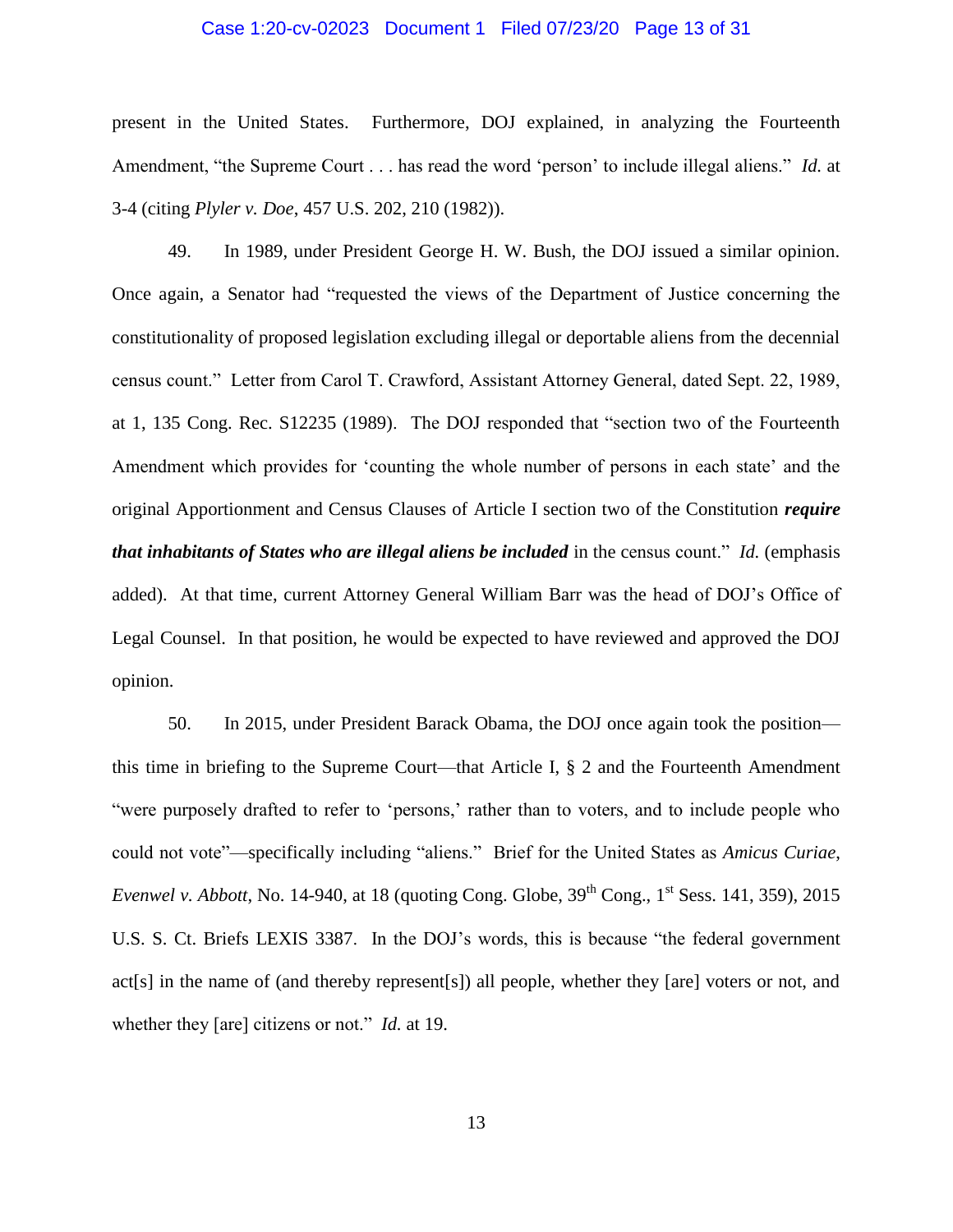#### Case 1:20-cv-02023 Document 1 Filed 07/23/20 Page 14 of 31

51. The judiciary, too, has long echoed this consensus. For over fifty years, the U.S. Supreme Court has found it "abundantly clear . . . that in allocating Congressmen the number assigned to each state should be determined solely by the number of the State's inhabitants." *Wesberry v. Sanders*, 376 U.S. 1, 13 (1964).

52. Just four years ago, the Supreme Court unanimously reaffirmed that the Constitution "select[s]  $\ldots$  total population as the basis for allocating congressional seats,  $\ldots$ *whether or not [individuals] qualify as voters*." *Evenwel*, 136 S. Ct. at 1129. Because immigration was at the center of the controversy in *Evenwel*, 3 it is beyond question that the Supreme Court had non-citizen immigrants in mind when it made this declaration.

53. Lower courts, too, have determined that "illegal aliens . . . are clearly 'persons'" for purposes of congressional apportionment, and that "the population base for purposes of apportionment" must therefore "include[] all persons, *including aliens both lawfully and unlawfully within our borders*." *Klutznick*, 486 F. Supp. at 576 (emphasis added).

54. To Plaintiffs' knowledge, no court has ever held otherwise.

 $\overline{a}$ 

### **C. In Violation of Statute and the Constitution, The President Has Purported to Exclude Undocumented Immigrants from Congressional Apportionment**

55. On July 21, 2020, without any advance notice to the public, the President issued a proclamation titled "Memorandum on Excluding Illegal Aliens from the Apportionment Base Following the 2020 Census" (the "Memorandum").<sup>4</sup> Breaking with almost 250 years of

<sup>3</sup> *See, e.g.*, Brief of Eagle Forum as *Amicus Curiae* for Appellants, *Evenwel v. Abbott*, No. 14-940, at 2, 2015 U.S. S. Ct. Briefs LEXIS 2687 (complaining of the "influx of non-citizens in[to] urban areas"); Brief of Immigration Reform Law Institute as *Amicus Curiae* for Appellants, *Evenwel v. Abbott*, No. 14- 940, at 1, 2015 U.S. S. Ct. Briefs LEXIS 2724 (complaining of the "harms . . . posed by mass migration to the United States, both lawful and unlawful").

<sup>4</sup> *Available at* [https://www.whitehouse.gov/presidential-actions/memorandum-excluding-illegal-aliens](https://www.whitehouse.gov/presidential-actions/memorandum-excluding-illegal-aliens-apportionment-base-following-2020-census/)[apportionment-base-following-2020-census/](https://www.whitehouse.gov/presidential-actions/memorandum-excluding-illegal-aliens-apportionment-base-following-2020-census/) (last accessed July 23, 2020).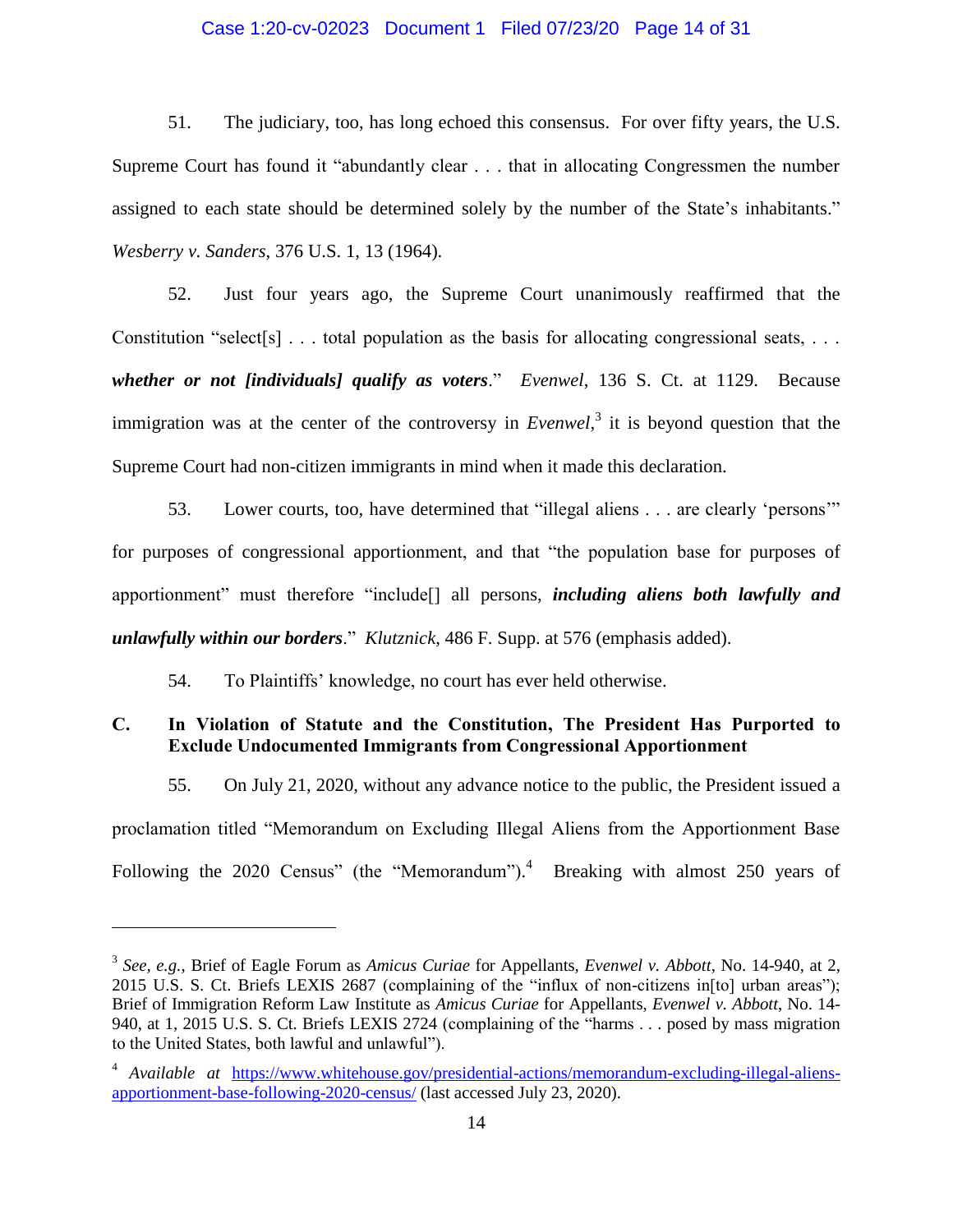#### Case 1:20-cv-02023 Document 1 Filed 07/23/20 Page 15 of 31

precedent, the Memorandum declares that it is now "the policy of the United States to exclude from the [congressional] apportionment base aliens who are not in a lawful immigration status under the Immigration and Nationality Act, as amended (8 U.S.C. 1101 *et seq.*), to the maximum extent feasible . . . ." Memorandum § 2.

56. To implement that purported "policy," the Memorandum states that, when the President "transmits . . . to the Congress" his report "regarding the 'whole number of persons in each State'" and the consequent "number of Representatives to be apportioned to each State," he will unilaterally "exclude . . . aliens who are not in a lawful immigration status" from the figures that he transmits. *Id.* §§ 1, 2. The Memorandum further asserts that these manipulated figures created at the President's direction, and not the actual "whole number of persons in each State," as provided in the governing statute, shall then "'settle[] the apportionment' of Representatives among the States." *Id.* § 1.

57. To enable the President to prepare this manipulated apportionment, the Memorandum orders the Secretary of Commerce to "take all appropriate action . . . to provide information permitting the President . . . to carry out the policy set forth in . . . this memorandum." *Id.* § 3. Presumably, this includes providing the President with "data on the number of citizens, non-citizens, and illegal aliens in the country," which the President had earlier commanded the Department of Commerce to collect to permit the President to accomplish this purpose. *Id.* § 1 (citing Executive Order 13880, July 11, 2019).

58. The Memorandum makes no serious attempt to square the President's new "policy" with the governing statutory and constitutional provisions described above or with over two centuries of contrary practice. Instead, the Memorandum purports to justify this "policy" based on the President's own view that "[e]xcluding . . . illegal aliens from the apportionment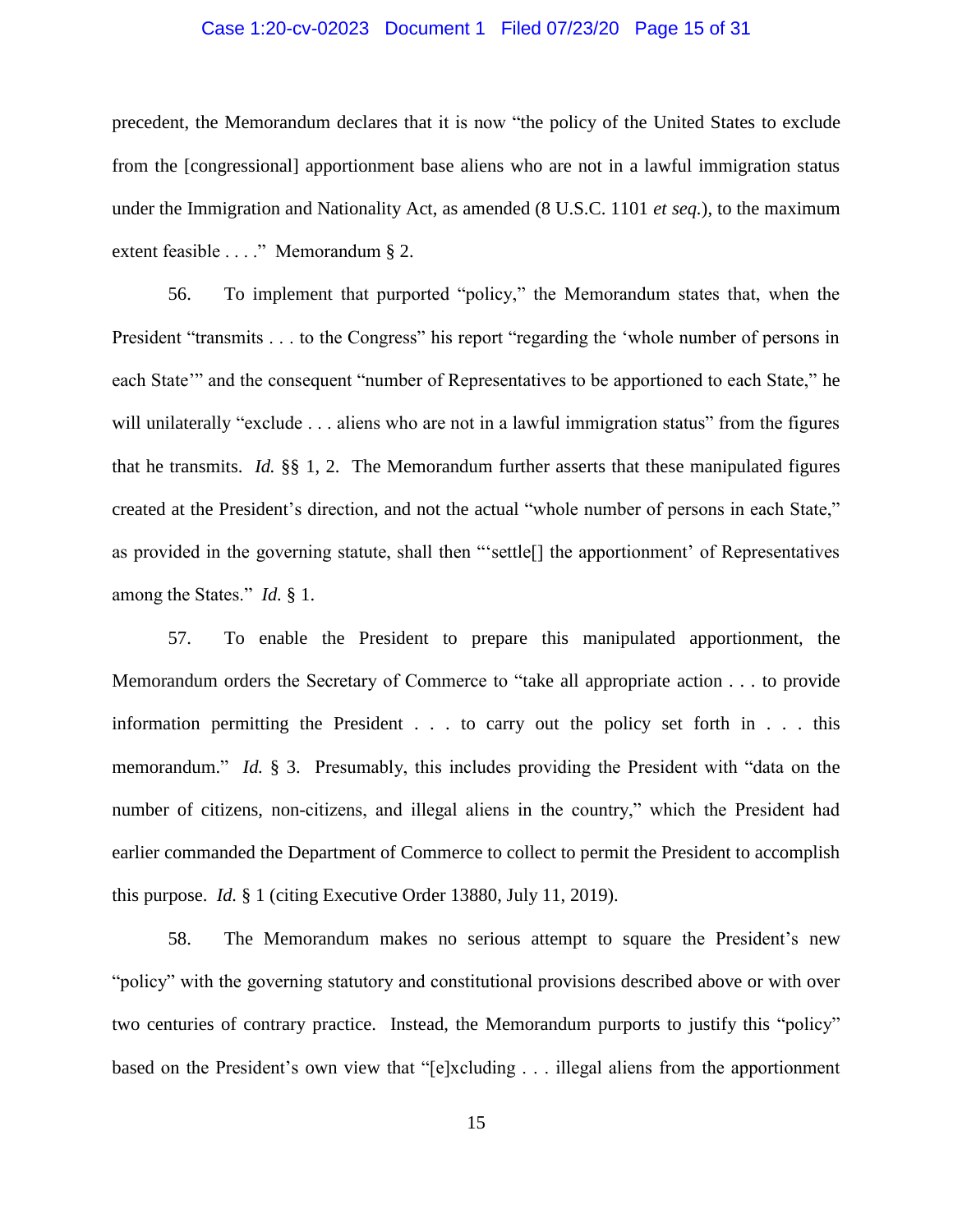#### Case 1:20-cv-02023 Document 1 Filed 07/23/20 Page 16 of 31

base is more consonant with the principles of representative democracy underpinning our system of Government." *Id.* § 2. The Memorandum also relies on the unexceptional premise that transient *visitors* to a State are not included in census numbers to argue that *inhabitants* of a state can be excluded based on their immigration status.

59. The President is not free to substitute his own personal judgment for those that have already been made by the Congress that enacted 2 U.S.C. § 2a and by the framers and ratifiers of Article I, § 2 and the Fourteenth Amendment. As explained above, the President's duty in preparing and transmitting the apportionment calculations to Congress is purely ministerial. There is no room under the statutory scheme for his exercise of judgment concerning what is most "consonant with the principles of representative democracy." And even if the statutory scheme permitted the President to exercise such judgment, he would of course be restrained by the Constitution's clear command.

### **D. The Memorandum is the Latest in a Series of Unlawful Attempts to Manipulate Apportionment to Deprive Minorities of Political Power**

60. The Memorandum is not the first time that this Administration has sought to manipulate the census and apportionment process to deprive immigrants and racial and ethnic minorities of political power. To the contrary, it is the latest in an interconnected series of unlawful actions that this Administration has taken for that purpose.

61. The planning for these actions predated the start of this Administration. In August 2015, the now-deceased Republican redistricting guru Thomas B. Hofeller prepared a secret study for a major Republican donor titled "The Use of Citizen Voting Age Population in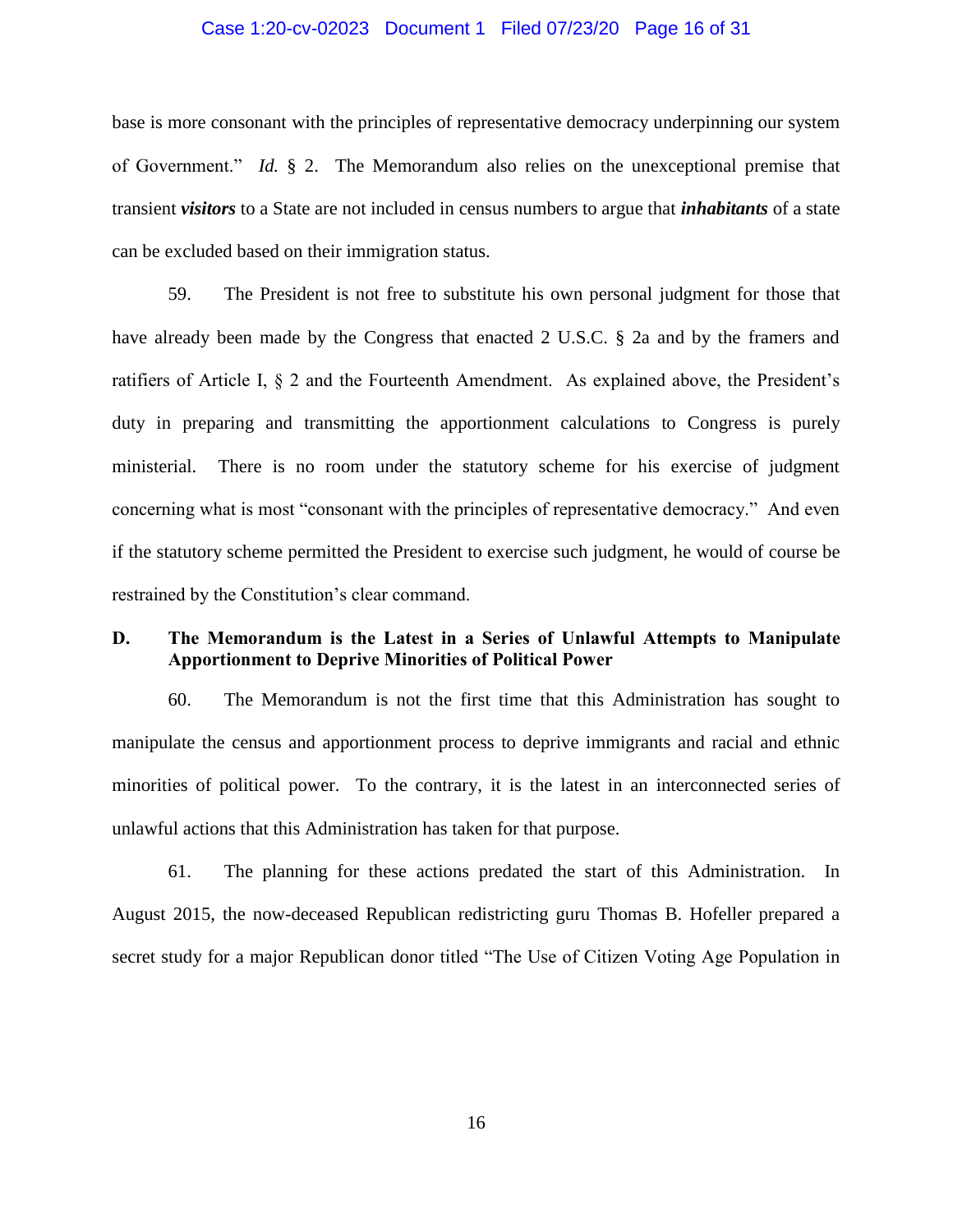#### Case 1:20-cv-02023 Document 1 Filed 07/23/20 Page 17 of 31

Redistricting" (the "Hofeller Study").<sup>5</sup> According to the New York Times, Hofeller had already "achieved near-mythic status in the Republican party as the Michelangelo of gerrymandering, the architect of partisan political maps that cemented the party's dominance across the country."<sup>6</sup> The Hofeller Study fortuitously came to light only after he died and his estranged daughter made his personal storage devices available to Plaintiff Common Cause.

62. In his study, Hofeller concluded that "[a] switch to the use of citizen voting age population as the redistricting population base"—in lieu of total population, as presently used— "would be *advantageous to Republicans and non-Hispanic whites*" and would dilute the political power of Hispanics. Hofeller Study at 9 (emphasis added). The problem, Hofeller explained, was that insufficient information was available to accurately determine the States' citizen voting-age population for purposes of reapportionment. Without "add[ing] a citizenship question to the 2020 Decennial Census form," he concluded, such a switch would be "functionally unworkable." *Id.* at 4.

63. Notably, the Hofeller Study addressed only the possibility of changing the population base for *state-*level redistricting. This is because Hofeller knew that the Constitution and federal law expressly require use of total population as an apportionment base at the *federal*  level. Even in his most ambitious private scheming, Hofeller did not imagine that the apportionment base for the U.S. Congress could be changed.

64. When Defendant Trump was elected to the presidency in 2016, Hofeller "urg[ed] [his] transition team to tack the [citizenship] question onto the census." The transition staffer

<sup>5</sup> *Available at* <https://www.commoncause.org/wp-content/uploads/2019/05/2015-Hofeller-Study.pdf> (last accessed July 23, 2020).

<sup>6</sup> Michael Wines, *Deceased G.O.P. Strategist's Hard Drives Reveal New Details on the Census Citizenship Question*, New York Times, May 30, 2019, *available at* [https://www.nytimes.com/](�� h t t p s : / / w w w . n y t i m e s . c o m / � "  2 0 1 9 / 0 5 / 3 0 / u s / c e n s u s - c i t i z e n s h i p - q u e s t i o n - h o f e l l e r . h t m l) [2019/05/30/us/census-citizenship-question-hofeller.html](�� h t t p s : / / w w w . n y t i m e s . c o m / � "  2 0 1 9 / 0 5 / 3 0 / u s / c e n s u s - c i t i z e n s h i p - q u e s t i o n - h o f e l l e r . h t m l) (last accessed July 23, 2020).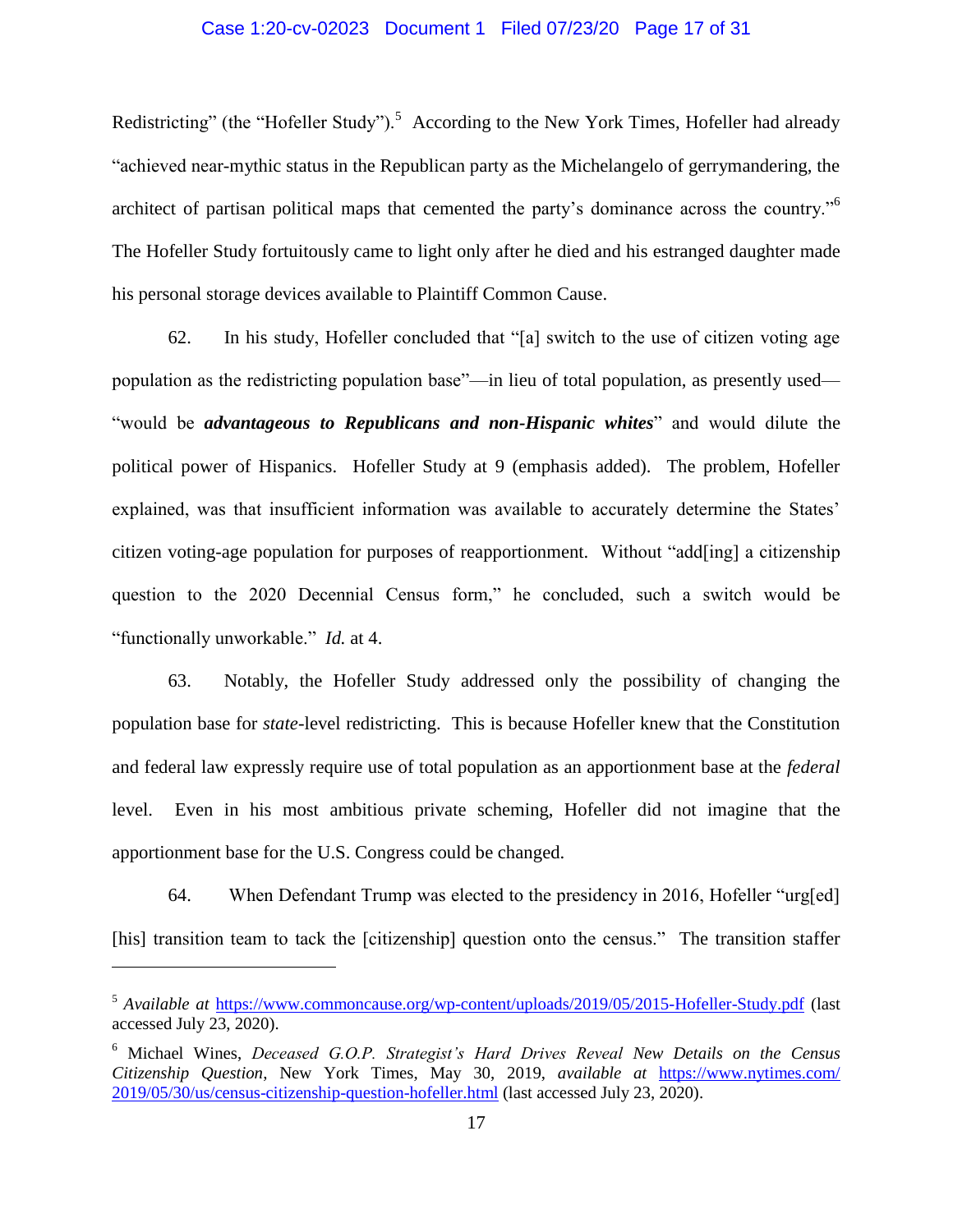#### Case 1:20-cv-02023 Document 1 Filed 07/23/20 Page 18 of 31

with whom Hofeller spoke then discussed the issue with Defendant Ross and his advisors several times in the early days of the Administration. Soon thereafter, Hofeller ghostwrote "the key portion of a draft Justice Department letter" that claimed—falsely, and with no small amount of irony—that "the [citizenship] question was needed to enforce the 1965 Voting Rights Act," a statute intended to protect the political power of racial and ethnic minorities.<sup>7</sup>

65. The rest is already well-known. *See generally Dep't of Commerce v. New York*, 139 S. Ct. 2551 (2019). In March 2018, Defendant Ross, in his capacity as Secretary of Commerce, announced his intent "to reinstate a question about citizenship on the 2020 decennial census questionnaire." *Id.* at 2562. Ross "stated that he was acting at the request of the [DOJ], which sought improved data about citizen voting-age population for purposes of enforcing the Voting Rights Act . . . ." *Id.*

66. Of course, this rationale was pretextual. The real reason for Ross's decision was that stated by Hofeller in his 2015 study: to provide the data necessary to enable the change in apportionment base from total population to citizen voting-age population, and thereby maximize the political power of "Republicans and non-Hispanic whites."

67. Shortly after Ross announced his decision, two groups of plaintiffs filed suit to block the citizenship question. After a bench trial, a federal district court in New York ruled (among other things) "that the Secretary's action was arbitrary and capricious" and "based on a pretextual rationale." *Id.* at 2564. The Supreme Court granted certiorari before judgment and affirmed, agreeing with the district court that "the Secretary's decision must be set aside because it rested on a pretextual basis." *Id.* at 2573.

<sup>7</sup> Wines, *Deceased G.O.P. Strategist's Hard Drives Reveal New Details on the Census Citizenship Question*, *supra*.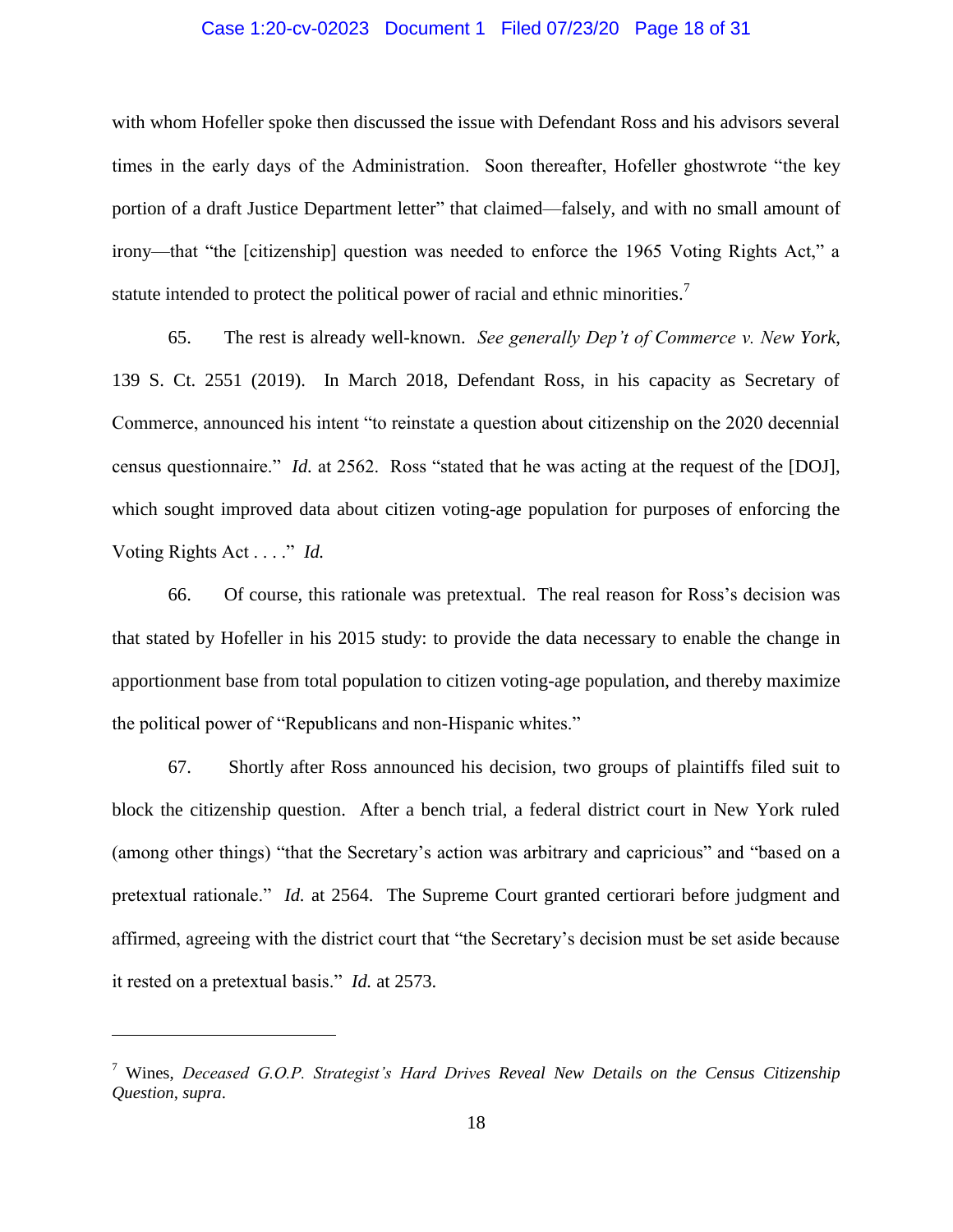#### Case 1:20-cv-02023 Document 1 Filed 07/23/20 Page 19 of 31

68. In particular, the Supreme Court found that "the [Voting Rights Act] played an insignificant role in the decisionmaking process." *Id.* at 2574. Instead, "the Secretary was determined to reinstate a citizenship question from the time he entered office; instructed his staff to make it happen; waited while Commerce officials explored whether another agency would request census-based citizenship data; subsequently contacted the Attorney General himself to ask if DOJ would make the request; and adopted the Voting Rights Act rationale late in the process" as a "distraction" from his true, invidious motive. *Id.* at 2575-76.

69. On July 5, 2019, just days after the Supreme Court rendered its decision, President Trump admitted what the true reason for the citizenship question had always been. At a press conference, he was asked: "What's the reason . . . for trying to get a citizenship question on the census?" Contrary to what the Administration had maintained in the census litigation, the President answered: "Congress. You need it for Congress, for districting."<sup>8</sup>

70. With the citizenship question now quashed, however, the Administration sought another way to implement their goal of changing the apportionment base to shift political power to "Republicans and non-Hispanic whites." Thus, on July 11, 2019—six days after his pressconference remarks—the President issued Executive Order 13880, titled "Collecting Information About Citizenship Status in Connection with the Decennial Census." 84 Fed. Reg. 33821.

71. In that Executive Order, the President recognized that it was now "impossible . . . to include a citizenship question on the 2020 decennial census questionnaire." *Id.* Instead, as a backup plan, the President "determined that it is imperative that all executive departments and agencies . . . provide the [Commerce] Department the maximum assistance permissible . . . in

<sup>8</sup> Remarks by President Trump Before Marine One Departure, July 5, 2019, *available at*  <https://www.whitehouse.gov/briefings-statements/remarks-president-trump-marine-one-departure-51/> (last accessed July 23, 2020).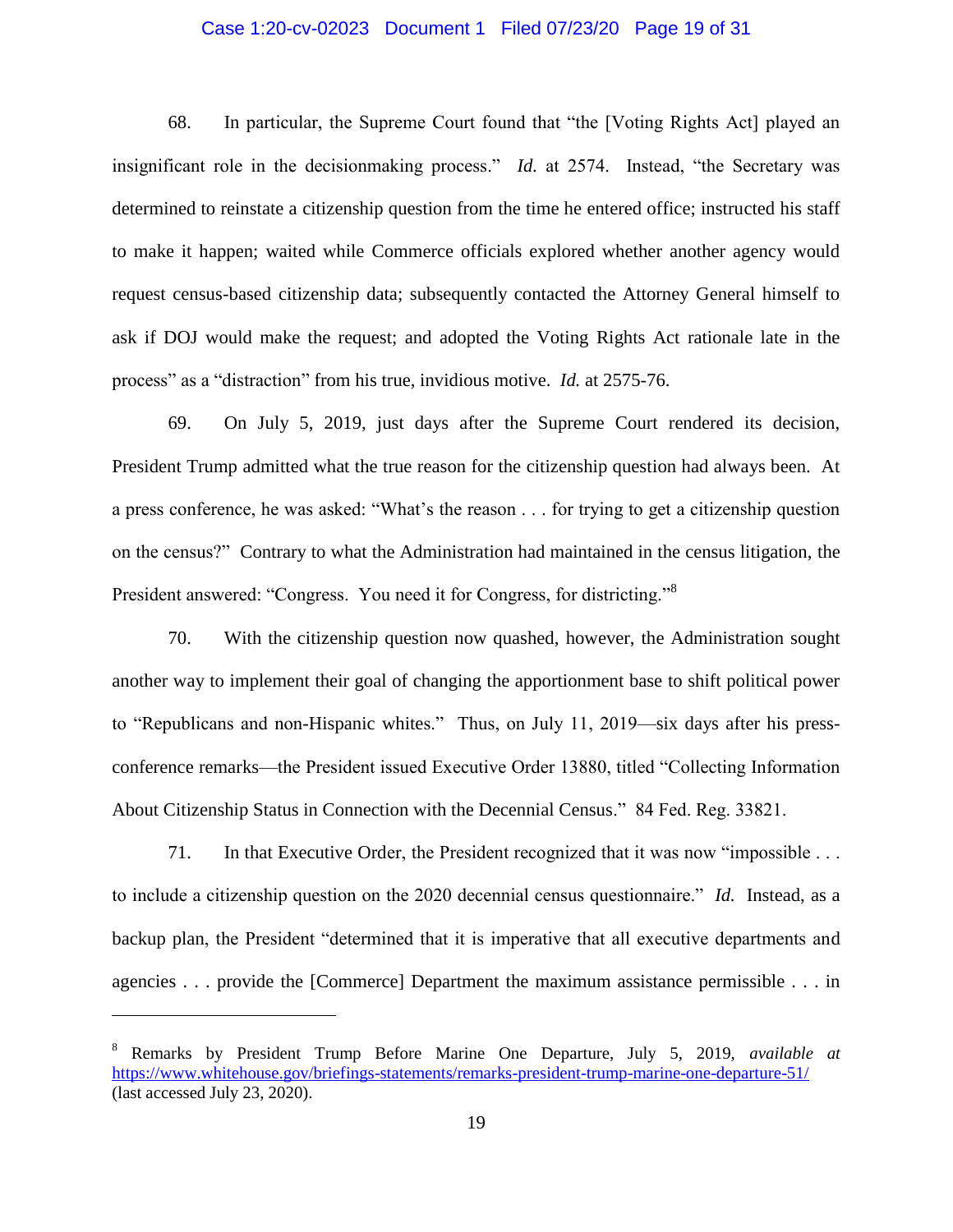#### Case 1:20-cv-02023 Document 1 Filed 07/23/20 Page 20 of 31

determining the number of citizens and non-citizens in the country, including by providing any access that the Department may request to administrative records that may be useful in accomplishing that objective." *Id.* To that end, the President "order[ed] all agencies to share information requested by the [Commerce] Department." *Id.* at 33822. He also "direct[ed] the Department to strengthen its efforts . . . to obtain State administrative records concerning citizenship." *Id.*

72. For the first time, the President specifically called out the importance of "generat[ing] an estimate of the aggregate number of aliens *unlawfully* present in each State." *Id.* at 33823 (emphasis added). In addition, the President once again openly acknowledged the true reason why, from the outset, his Administration had been so intently set on collecting citizenship data: not improving enforcement of the Voting Rights Act, but rather, enabling Hofeller's plan to "design . . . legislative districts based on the population of voter-eligible citizens," rather than total population. *Id.* at 33823-24.

73. There is a clear through-line running through all of the above actions and decisions: from Hofeller's original 2015 plan to change the basis of apportionment, which required new citizenship data; to Ross's decision—at Hofeller's urging—to place a citizenship question on the census, while giving a pretextual reason to mask his true motive; to the President's Executive Order instructing the Commerce Department to collect citizenship data through alternate means; to the President's recent Memorandum purporting to unilaterally shift the basis of congressional apportionment. All of these actions are part of an unconstitutional concerted effort to shift political power away from racial and ethnic minorities, chiefly Latinos, to "Republicans and non-Hispanic whites."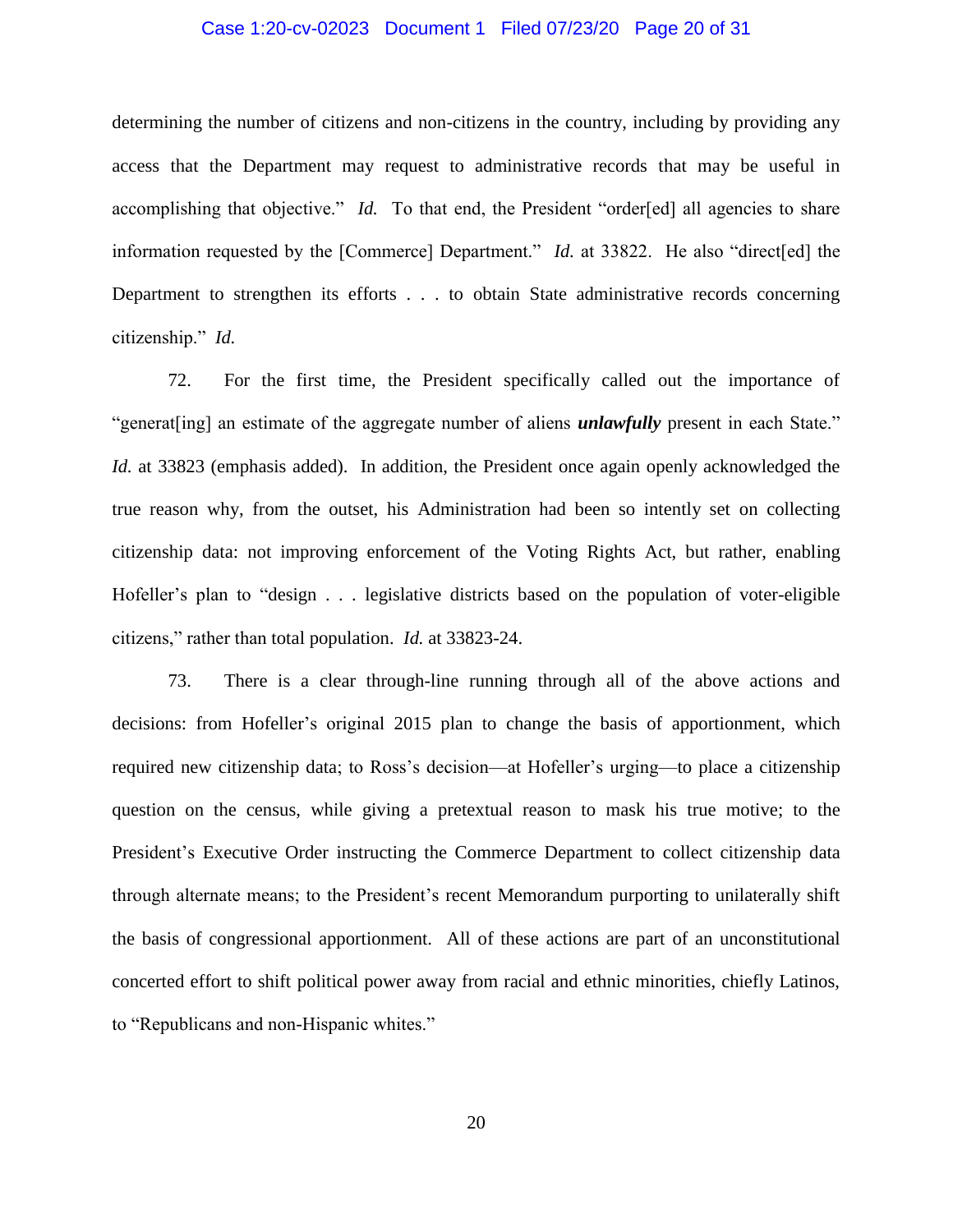#### Case 1:20-cv-02023 Document 1 Filed 07/23/20 Page 21 of 31

### **E. Plaintiffs' Injuries as a Result of the Challenged Conduct**

74. The unlawful conduct alleged herein has caused, is causing, and unless enjoined, will cause Plaintiffs to suffer various injuries in fact.

75. As recognized in the Hofeller Study, removing undocumented immigrants from the apportionment base "alienat[es] Latino voters" and other voters of color, who "perceive [such] a switch . . . as an attempt to diminish their voting strength." Hofeller Study at 4. In addition to inflicting alienation, it does, in fact, diminish the voting strength of these groups. *See id.* at 6-7.

76. As alleged above, many of the individual Plaintiffs are voters of color, as are many members of the organizational Plaintiffs and many residents of the city Plaintiffs. These include Latinos, African-Americans, Asian-Americans, and voters of other racial and ethnic backgrounds. These voters have suffered dignitary harm as a result of Defendants' challenged actions. They are also certain to suffer diminished voting strength if those actions are not enjoined.

77. Removing undocumented immigrants from the apportionment base also dilutes the votes and diminishes the representational rights of *citizens*—of all races and ethnicities who live in jurisdictions with an above-average number of undocumented immigrants. *See*  Hofeller Study at 6. As the Department of Justice has previously argued, "[i]t would be patently unfair to penalize" these citizens "by depriving them of fair representation in Congress" and diluting their voting strength merely because "a certain number of members of their community are . . . in the class of potentially deportable aliens." Federal Defendants' Post-Argument Mem. at 12, *FAIR v. Klutznick*, No. 79-3269 (D.D.C. filed Feb. 15, 1980).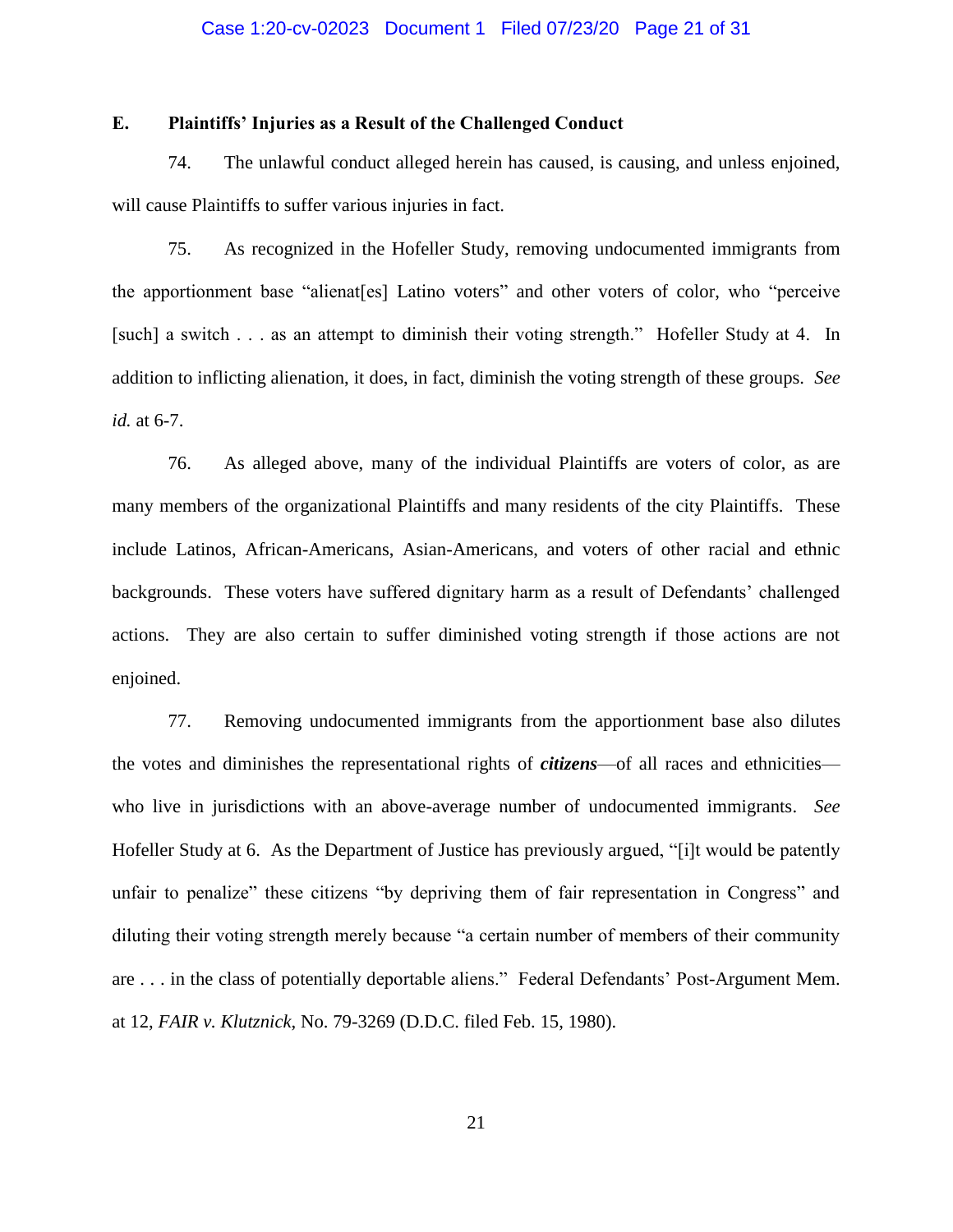#### Case 1:20-cv-02023 Document 1 Filed 07/23/20 Page 22 of 31

78. Many of the individual Plaintiffs, many members of the organizational Plaintiffs, and many residents of the city Plaintiffs live in areas with an above-average number of undocumented immigrants. These persons are certain to suffer vote dilution and diminished representational rights if Defendants' challenged actions are not enjoined.

79. The President has already acknowledged as much. The Memorandum expressly notes that one state—California—has "more than 2.2 million illegal aliens" and that the exclusion of those undocumented immigrants from the apportionment base could cost California "two or three . . . congressional seats." Memorandum § 2. Plaintiffs Common Cause and PANA have members residing in California whose votes would be diluted and who would lose representation under the Memorandum's apportionment regime.

80. By the same token, the State of New York had approximately 725,000 undocumented immigrants in 2016, a number that has likely increased since then.<sup>9</sup> If implemented, the Memorandum's apportionment regime would likely result in the loss of one of New York's congressional seats, as each seat in New York presently corresponds to approximately 719,000 people.<sup>10</sup> As alleged above, a number of the individual Plaintiffs reside in New York, as do many members of Plaintiff Common Cause. Their votes would be diluted, and they would lose representation, under the Memorandum's apportionment regime.

81. Similarly, the State of Georgia has approximately 400,000 undocumented immigrants—enough to potentially cost the State one congressional seat if they were not

<sup>9</sup> American Immigration Council, *Fact Sheet: Immigrants in New York*, [https://www.american](https://www.americanimmigrationcouncil.org/research/immigrants-in-new-york) [immigrationcouncil.org/research/immigrants-in-new-york](https://www.americanimmigrationcouncil.org/research/immigrants-in-new-york) (last accessed July 23, 2020).

<sup>10</sup> *2012 – 2020 Federal Representation by People per House Seat, Senate Seat, and Electors*, The Green Papers,<https://www.thegreenpapers.com/Census10/FedRep.phtml> (last accessed July 23, 2020).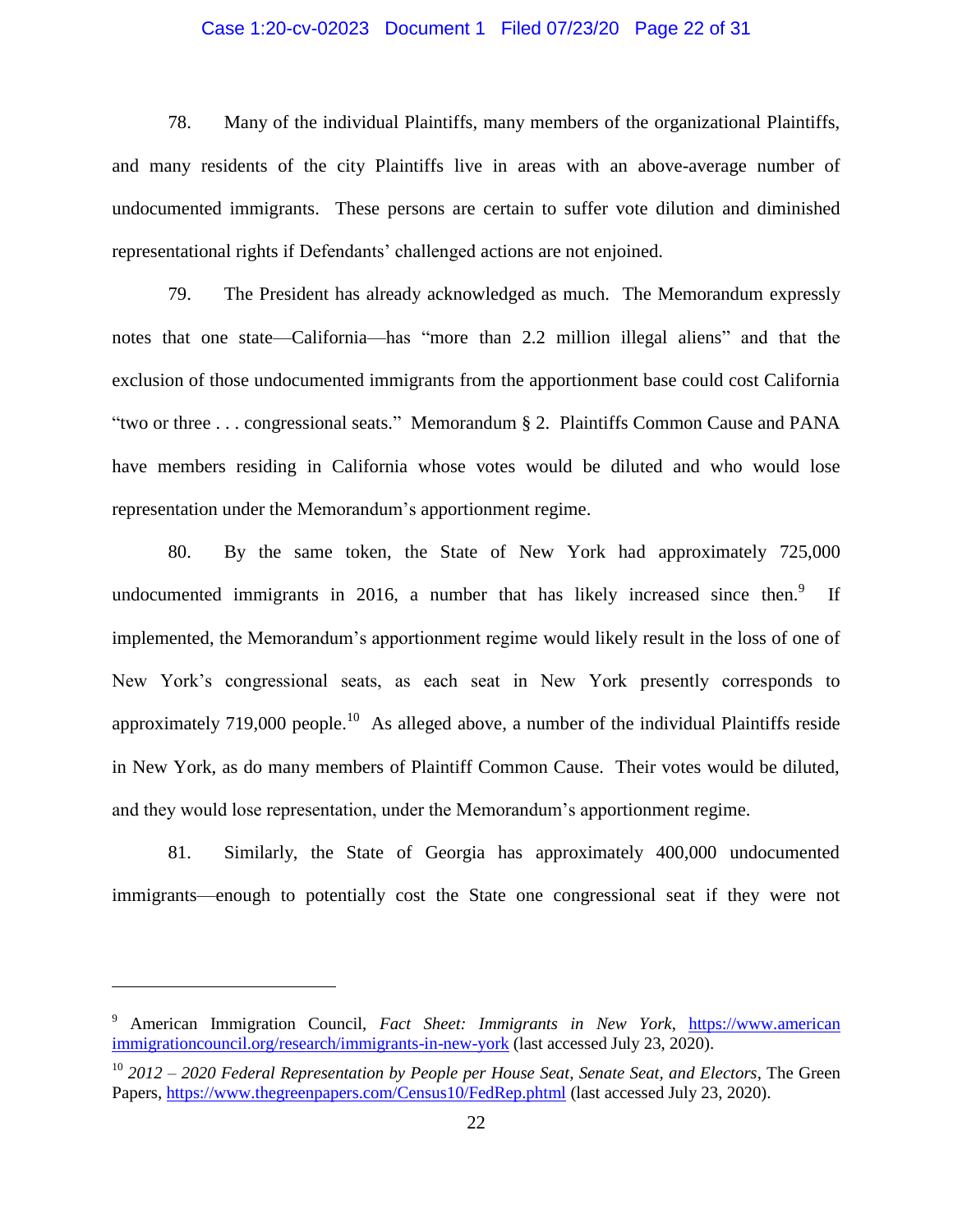#### Case 1:20-cv-02023 Document 1 Filed 07/23/20 Page 23 of 31

counted.<sup>11</sup> Plaintiff City of Atlanta is located in Georgia, as are many members of Plaintiff Common Cause. The votes of their residents and members would be diluted, and they would lose representation, under the Memorandum's apportionment regime.

82. In addition, as the Department of Justice has recognized, removing undocumented immigrants from the apportionment base "require[s]" residents of areas with an above-average number of undocumented immigrants—including residents who are U.S. citizens—"to assume a greater burden of the cost of state and municipal services" merely because the President has now "determined that a certain percentage of the residents of their community do not exist for purposes of allocation of federal census-based fiscal assistance." Federal Defendants' Post-Argument Mem. at 12, *FAIR v. Klutznick*, No. 79-3269 (D.D.C. filed Feb. 15, 1980).

83. Again, many of the individual Plaintiffs, many members of the organizational Plaintiffs, and many residents of the city Plaintiffs live in areas with an above-average number of undocumented immigrants. These persons are certain to suffer fiscal burdens, including increased costs of state and municipal services, if the challenged actions are not enjoined.

84. These increased costs would be felt especially acutely by the city Plaintiffs, which must necessarily provide municipal services to citizens, documented immigrants, and undocumented immigrants on an equal basis. *See, e.g.*, *Holt Civic Club v. Tuscaloosa*, 439 U.S. 60, 74 (1978) (noting that "police, fire, and health protection" are "basic municipal services" whose delivery to all residents is a "city's responsibility"); *Plyler*, 457 U.S. 202 (holding that the right to a free public education extends to minor undocumented immigrants).

<sup>11</sup> American Immigration Council, *Fact Sheet: Immigrants in Georgia*, [https://www.](https://www.americanimmigrationcouncil.org/research/immigrants-in-georgia) [americanimmigrationcouncil.org/research/immigrants-in-georgia](https://www.americanimmigrationcouncil.org/research/immigrants-in-georgia) (last accessed July 23, 2020).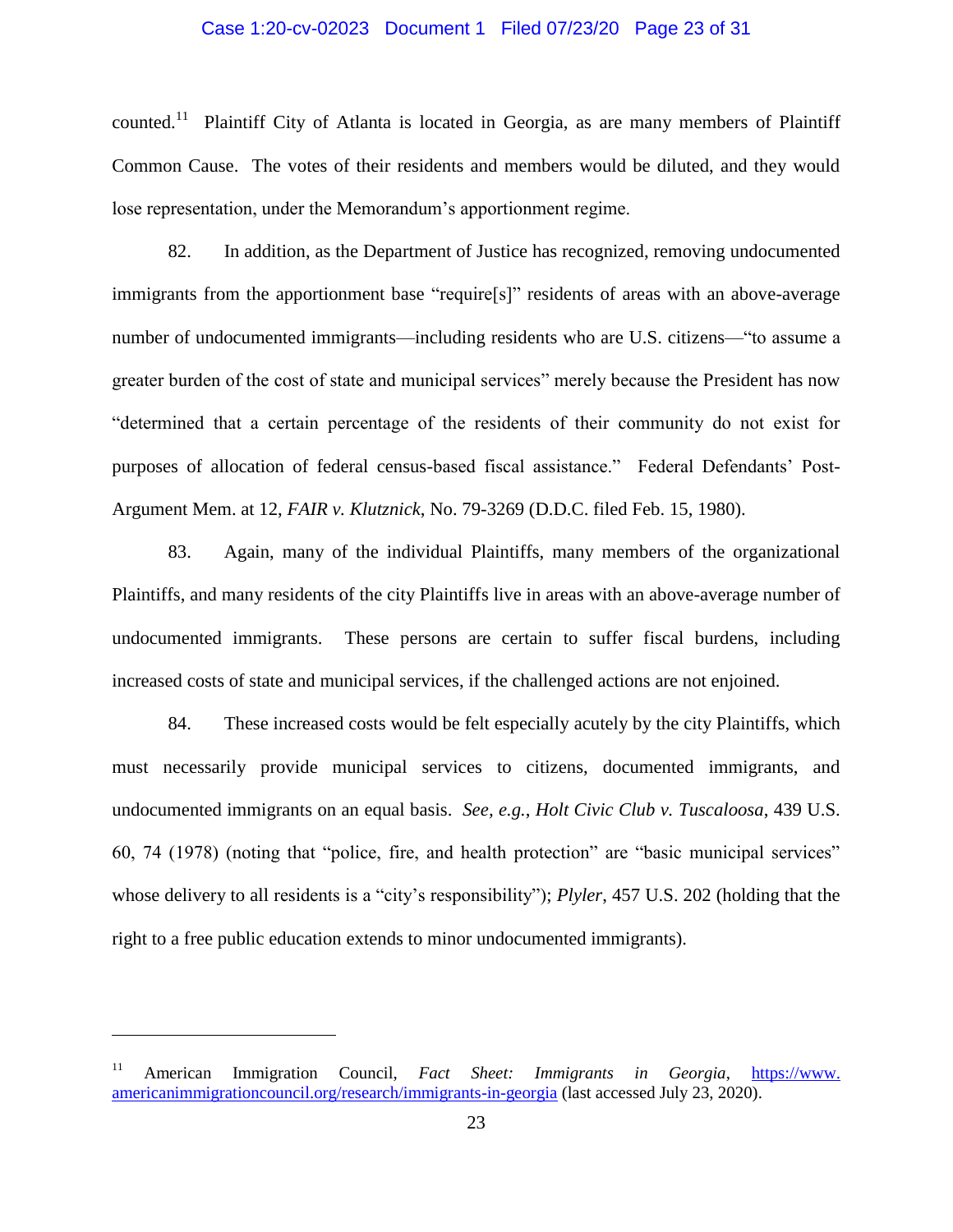#### Case 1:20-cv-02023 Document 1 Filed 07/23/20 Page 24 of 31

85. For example, the State of Georgia reportedly has the seventh-largest number of undocumented immigrants in the United States, many of them concentrated in the city of Atlanta. If undocumented immigrants were removed from the apportionment base, Plaintiff City of Atlanta would have to continue to provide these municipal services to those residents without receiving federal resources and representation commensurate with their numbers.

86. Plaintiff PANA, moreover, would suffer certain harm to its organizational mission if the challenged actions are not enjoined. Again, PANA's mission centers around providing support to immigrant communities, including foreign nationals who have resettled and continue to seek refuge in the San Diego region. Because the San Diego region has a higher-than-average number of undocumented immigrants, removing undocumented immigrants from the apportionment base would reduce the federal resettlement resources directed to that region resources on which PANA depends to carry out its mission.

87. Importantly, whatever figures the President transmits to Congress in January 2021, the issuance of the Memorandum is *already* inflicting irreparable injury on Plaintiffs. The census count is ongoing and is not expected to conclude until the end of October.<sup>12</sup> At this moment, the Memorandum is causing fear and confusion among the immigrant population and reducing the likelihood that immigrants (both documented and undocumented) will respond to the census survey.<sup>13</sup> Unless Defendants' actions are declared unlawful and void now, before the

<sup>&</sup>lt;sup>12</sup> *Important Dates*, United States Census 2020, <https://2020census.gov/en/important-dates.html> (last accessed July 23, 2020).

<sup>13</sup> *See, e.g.*, *Exclusion of undocumented immigrants from the Census is unconstitutional*, El Sol Latino, July 22, 2020,<https://elsolnewsmedia.com/jim-kenney-exclusion/> (last accessed July 23, 2020) (reporting statement of the mayor of Philadelphia that the Memorandum "appears targeted to suppress census participation and create fear and confusion among undocumented immigrant communities"); Kendall Ashman, *President's memo to exclude undocumented immigrants from 2020 census apportionment count*, ABC 40/29 News, July 22, 2020, [https://www.4029tv.com/article/presidents-memo-to-exclude](https://www.4029tv.com/article/presidents-memo-to-exclude-undocumented-immigrants-from-2020-census-apportionment-count/33397647)[undocumented-immigrants-from-2020-census-apportionment-count/33397647#](https://www.4029tv.com/article/presidents-memo-to-exclude-undocumented-immigrants-from-2020-census-apportionment-count/33397647) (last accessed July 23,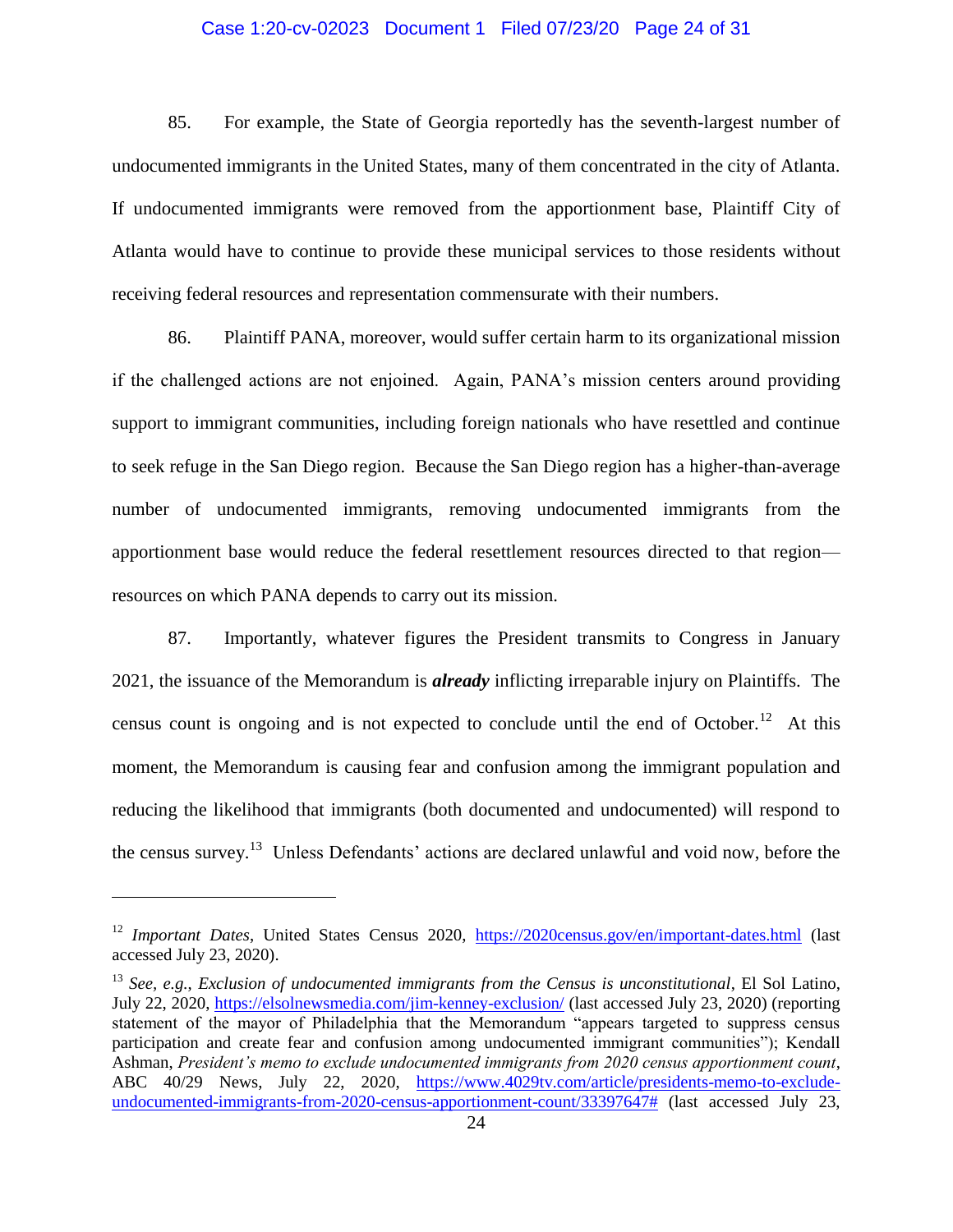#### Case 1:20-cv-02023 Document 1 Filed 07/23/20 Page 25 of 31

conclusion of the count, the results of the census—and the consequent impact on congressional apportionment—will be irretrievably altered. It will be too late to remedy these harms in January 2021, when President is scheduled to transmit the results of the count to Congress.

### **COUNT I Violation of U.S. Const., Art. I, § 2, cl. 3 and U.S. Const., amend. XIV, § 2**

88. Plaintiffs incorporate by reference and reallege all allegations set forth in the preceding paragraphs.

89. As set forth above, Art. I, § 2, cl. 3, as modified by Section 2 of the Fourteenth Amendment, provides that "Representatives shall be apportioned among the several states according to their respective numbers, counting *the whole number of persons in each state*, excluding Indians not taxed." U.S. Const., amend. XIV, § 2.

90. Since the Founding, all three branches of the federal government have consistently agreed that "the whole number of persons in each state" includes non-citizens, irrespective of their immigration status—and, consequently, that non-citizens must be counted in the census and included in the basis for congressional apportionment.

<sup>2020) (</sup>reporting view of Arkansas immigrant organization that "the president's memo will potentially scare immigrant communities from taking part" in the census count); Alexandra Watts, *Charlotte Reacts to Trump's Proposed Census Changes*, WFAE, July 22, 2020 [https://www.wfae.org/post/charlotte-reacts](https://www.wfae.org/post/charlotte-reacts-trumps-proposed-census-changes-0#stream/0)[trumps-proposed-census-changes-0#stream/0](https://www.wfae.org/post/charlotte-reacts-trumps-proposed-census-changes-0#stream/0) (last accessed July 23, 2020) (reporting that "[m]embers of North Carolina's Latino community say those who are in the country illegally will be even more fearful of filling out the 2020 census after President Trump released [the Memorandum]"); *Trump excluding those in US illegally from reapportionment*, Adirondack Daily Enterprise, July 22, 2020, [https://www.adirondackdailyenterprise.com/news/politics/2020/07/trump-excluding-those-in-us-illegally](https://www.adirondackdailyenterprise.com/news/politics/2020/07/trump-excluding-those-in-us-illegally-from-reapportionment/)[from-reapportionment/](https://www.adirondackdailyenterprise.com/news/politics/2020/07/trump-excluding-those-in-us-illegally-from-reapportionment/) (last accessed July 23, 2020) (reporting that the Memorandum has "dr[awn] fury and backlash from critics who alleged that it was intended to discourage participation in the [census] survey, not only by people living in the country illegally but also by citizens who fear that participating would expose noncitizen family members to repercussions"); Micah Danney, *SPLC calls Trump census memo unlawful and unconstitutional*, Alabama Reporter, July 22, 2020, https:// www.alreporter.com/2020/07/22/splc-calls-trump-census-memo-unlawful-and-unconstitutional/ (last accessed July 23, 2020) (reporting statement of the Southern Poverty Law Center that "the memo will cause widespread confusion and deter people from participating in the census").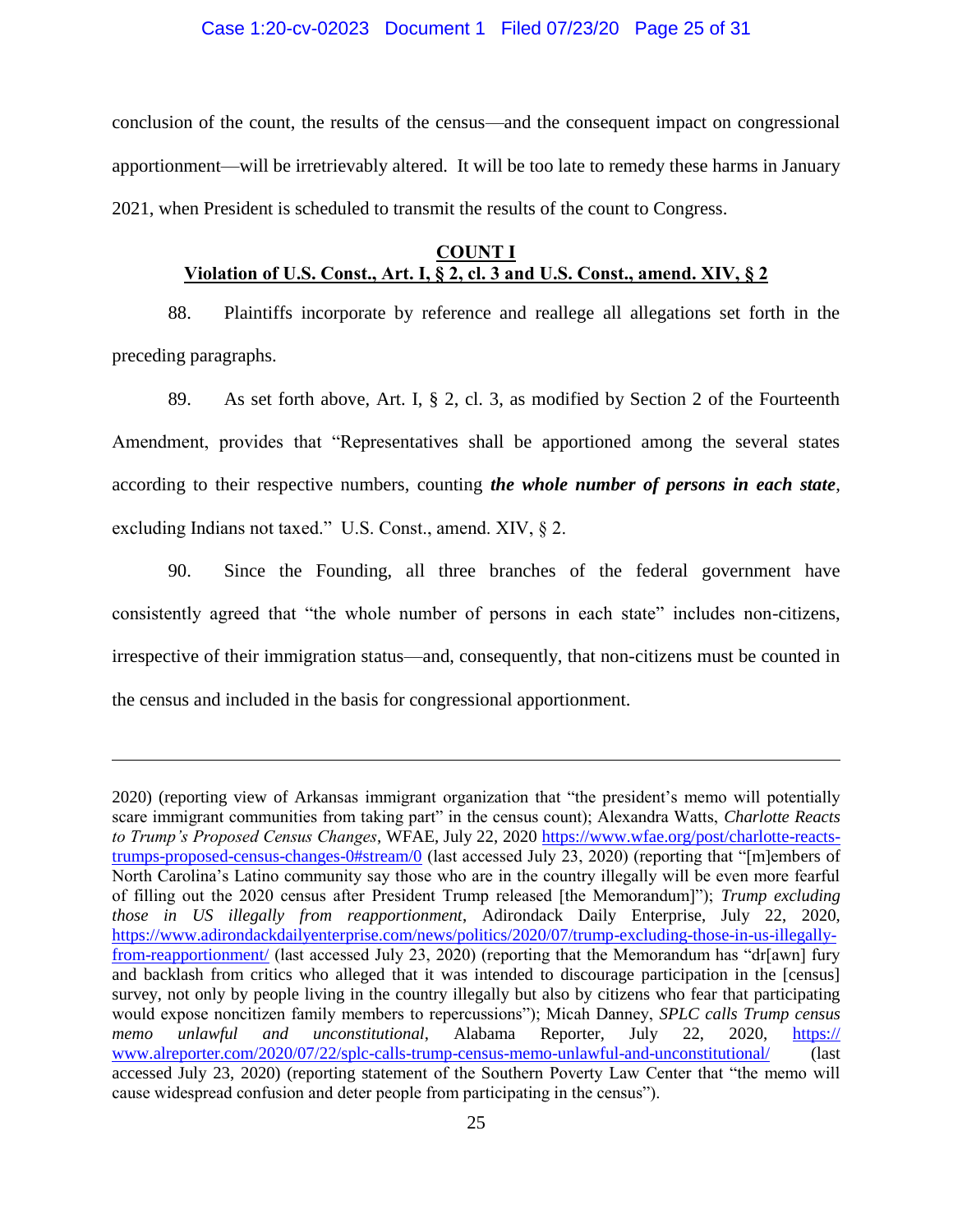#### Case 1:20-cv-02023 Document 1 Filed 07/23/20 Page 26 of 31

91. By purporting to exclude undocumented immigrants from the basis for congressional apportionment, the President has violated Art. I, § 2, cl. 3 of the U.S. Constitution and Section 2 of the Fourteenth Amendment to the U.S. Constitution.

92. These violations have caused, are causing, and unless Defendants are enjoined, will continue to cause Plaintiffs to suffer injury-in-fact as alleged above.

### **COUNT II Violation of Equal Protection Clause – Vote Dilution and Representational Injury**

93. Plaintiffs incorporate by reference and reallege all allegations set forth in the preceding paragraphs.

94. The Equal Protection Clause of the Fourteenth Amendment to the U.S. Constitution, made applicable to the federal government via the Due Process Clause of the Fifth Amendment, provides that the government may not "deny to any person within its jurisdiction the equal protection of the laws." U.S. Const., amend. XIV, § 1, cl. 2.

95. In particular, the Equal Protection clause prohibits the government from taking action in the apportionment process that dilutes or debases the weight of a voter's vote based on the happenstance of where that voter lives. *See Reynolds v. Sims*, 377 U.S. 533 (1964); *Wesberry v. Sanders*, 376 U.S. 1 (1964).

96. By purporting to exclude undocumented immigrants from the congressional apportionment base, Defendants have unlawfully diluted Plaintiffs' votes (or the votes of their members and/or residents) by requiring them to live and vote in congressional districts with a population that is higher than an equal proportion of persons as determined by the census and as required by the Constitution. Similarly, Defendants have caused Plaintiffs (or their members and/or residents) to suffer representational injury by forcing them to compete for their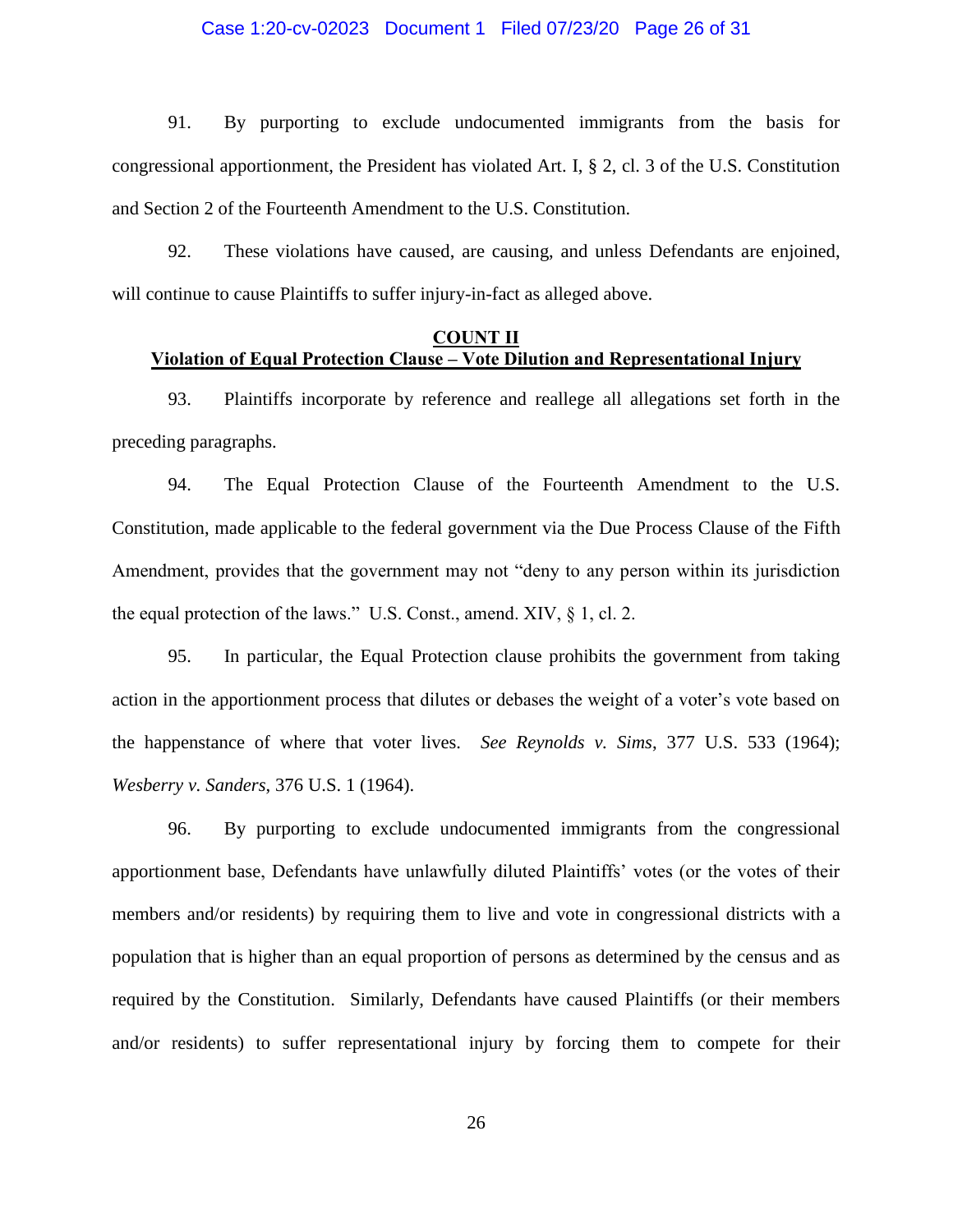#### Case 1:20-cv-02023 Document 1 Filed 07/23/20 Page 27 of 31

Representative's limited attention and resources with an artificially high number of fellowconstituents.

97. These violations have caused, are causing, and unless Defendants are enjoined, will continue to cause Plaintiffs to suffer injury-in-fact as alleged above.

### **COUNT III Violation of Equal Protection Clause – Invidious Discrimination**

98. Plaintiffs incorporate by reference and reallege all allegations set forth in the preceding paragraphs.

99. The Equal Protection Clause of the Fourteenth Amendment to the U.S. Constitution, made applicable to the federal government via the Due Process Clause of the Fifth Amendment, provides that the government may not "deny to any person within its jurisdiction the equal protection of the laws." U.S. Const., amend. XIV, § 1, cl. 2.

100. In particular, the Equal Protection Clause prohibits the government from taking adverse action against any person on the basis of race, ethnicity, or national origin. *See Flowers v. Mississippi*, 139 S. Ct. 2228 (2019). This prohibition extends to the apportionment process, and encompasses not only "explicit racial classifications, but also . . . laws neutral on their face but 'unexplainable on grounds other than race.'" *Miller v. Johnson*, 515 U.S. 900, 905 (1995).

101. As alleged above, the President's Memorandum is the culmination of a years-long effort to transfer political power *en masse* from voters of color—chiefly, but not exclusively, Latino voters—to "Republicans and non-Hispanic whites." In other words, the Memorandum, and the policy changes embodied therein, was motivated by intentional invidious discrimination on the basis of race, ethnicity, and/or national origin.

102. These violations have caused, are causing, and unless Defendants are enjoined, will continue to cause Plaintiffs to suffer injury-in-fact as alleged above.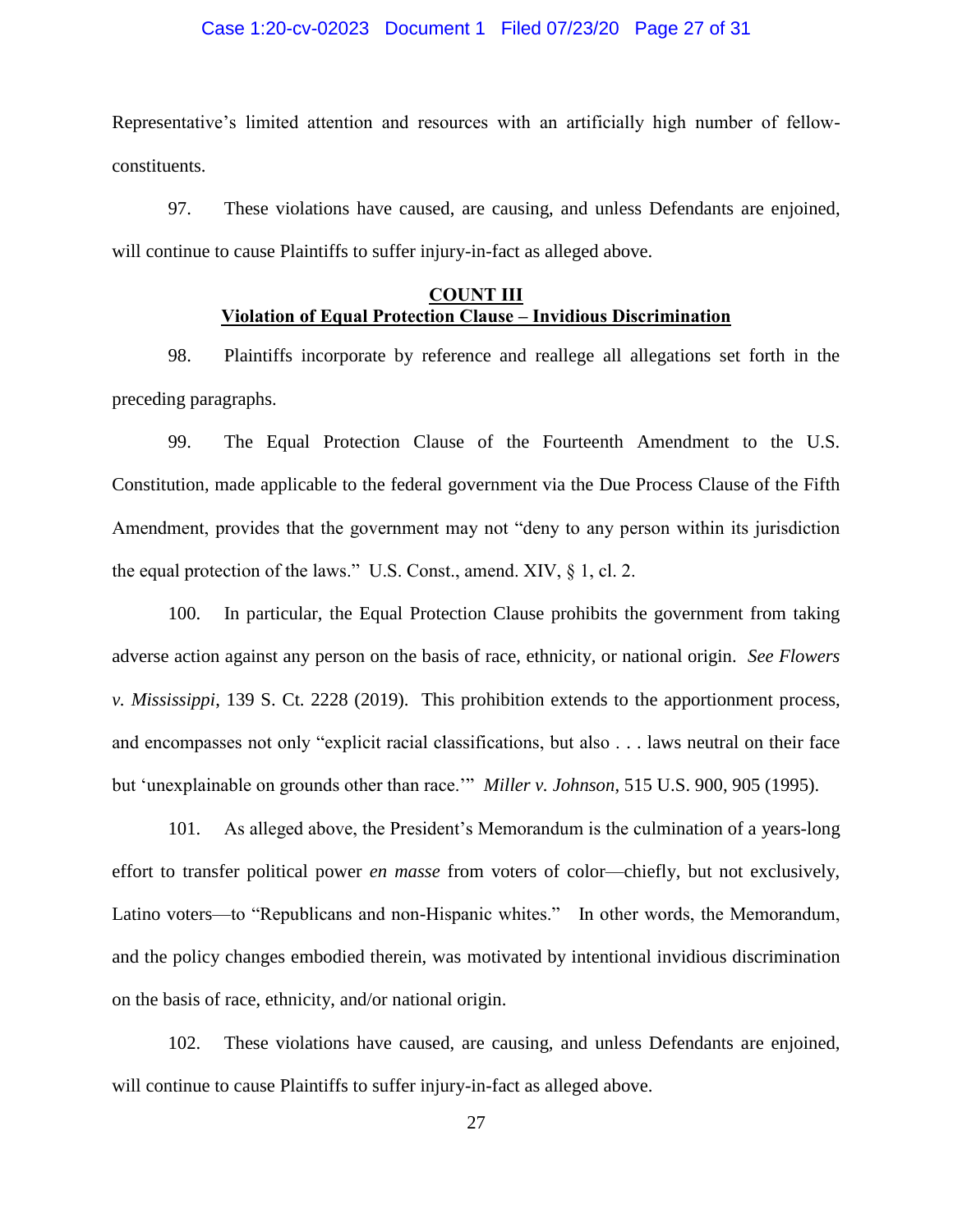### **COUNT IV Violation of 2 U.S.C. § 2a and 13 U.S.C. § 141**

103. Plaintiffs incorporate by reference and reallege all allegations set forth in the preceding paragraphs.

104. As set forth above, 13 U.S.C. § 141(b) requires the Secretary of Commerce to transmit to the President "the tabulation of *total population* by States . . . as required for the apportionment of Representatives in Congress."

105. Thereafter, 2 U.S.C. § 2a(a) requires the President to transmit to Congress "a statement showing the *whole number of persons* in each State . . . as ascertained under the . . . decennial census" and "the number of Representatives to which each State would be entitled" applying the so-called "method of equal proportions" to *that* "whole number of persons."

106. These statutes do not authorize the Secretary of Commerce to transmit to the President any number *other* than the "total population by States." Nor do they authorize the President to transmit to Congress, or to calculate apportionment based on, any number *other* than the "whole number of persons in each State . . . as ascertained under the . . . decennial census."

107. The President's statutory role in this calculating the apportionment figures is purely ministerial and neither calls for, nor permits, the President's exercise of discretion with regard to the proper apportionment basis or the proper underlying theory of democratic representation.

108. By purporting to require the Secretary of Commerce to transmit to the President population figures concerning or adjusted to exclude undocumented immigrants, and by purporting to exclude undocumented immigrants in the apportionment of congressional representatives, the President has violated 2 U.S.C. § 2a(a) and has commanded the Secretary of Commerce to violate 13 U.S.C. § 141(b).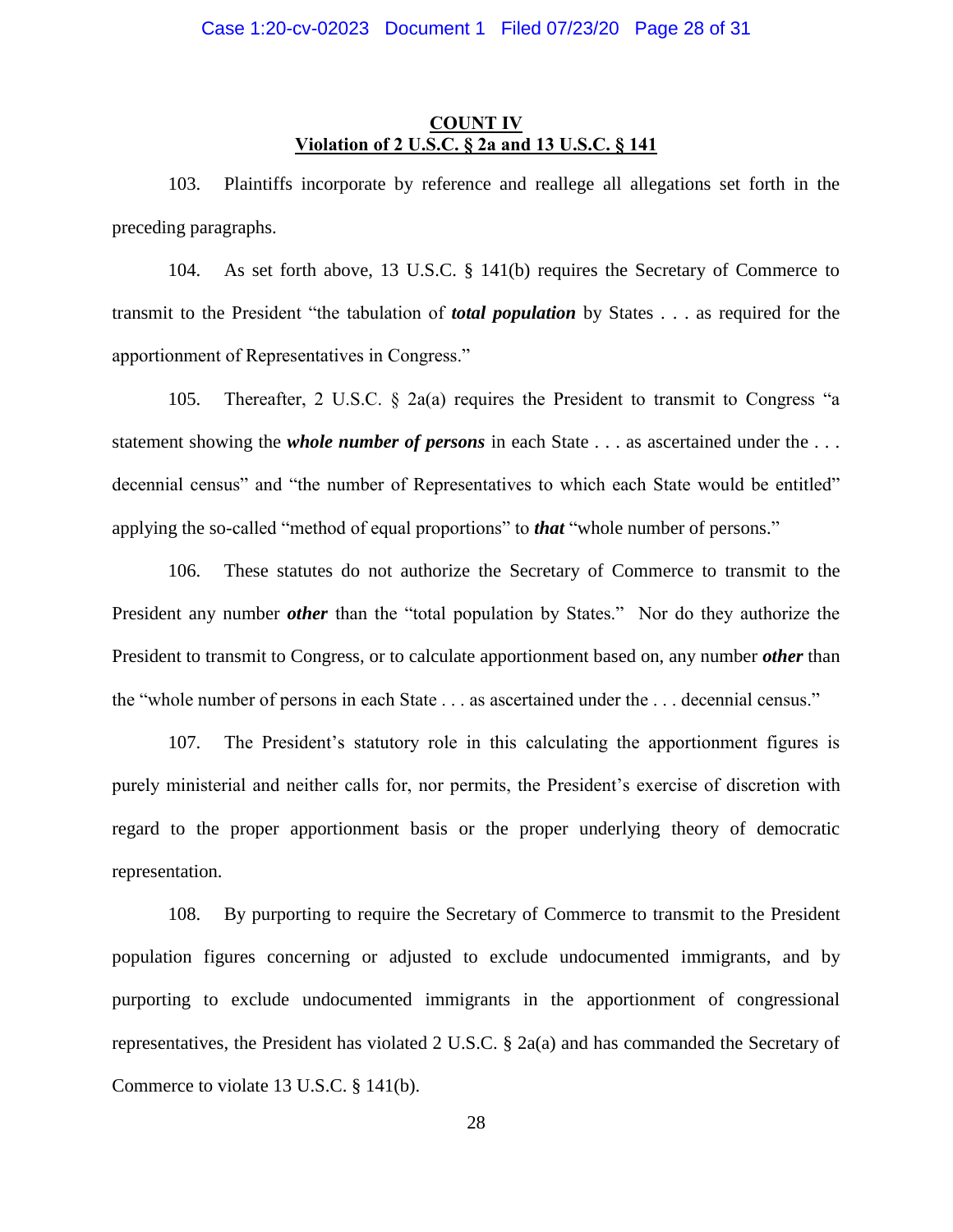#### Case 1:20-cv-02023 Document 1 Filed 07/23/20 Page 29 of 31

109. These violations have caused, are causing, and unless Defendants are enjoined, will continue to cause Plaintiffs to suffer injury-in-fact as alleged above.

#### **PRAYER FOR RELIEF**

**WHEREFORE,** Plaintiffs pray for injunctive and declaratory relief as requested above under 42 U.S.C. § 1983 and 28 U.S.C. § 2201(a), and more specifically pray for:

A. A declaration that the Memorandum, and the other actions challenged herein, are unauthorized by and contrary to the Constitution and laws of the United States, and therefore are null, void, and without force;

B. A preliminary injunction and permanent injunction halting and restraining Defendants' violations of the U.S. Constitution and laws of the United States alleged herein, by ordering, among other things:

1. That Defendant Ross, Defendant U.S. Department of Commerce, and their employees and agents (a) not transmit to the President any data regarding citizenship or immigration status; (b) not transmit to the President any census-related data or calculation other than the whole number of persons residing in each State, excluding Indians not taxed; and (c) provide no support or assistance of any kind to the President in carrying out his stated intent to exclude persons from his enumeration and apportionment determinations on the basis of citizenship or immigration status;

2. That Defendant Trump include all of the inhabitants of each State, excluding Indians not taxed, without respect to such inhabitants' citizenship or immigration status, in the enumeration and apportionment calculations that he prepares and transmits to Congress; and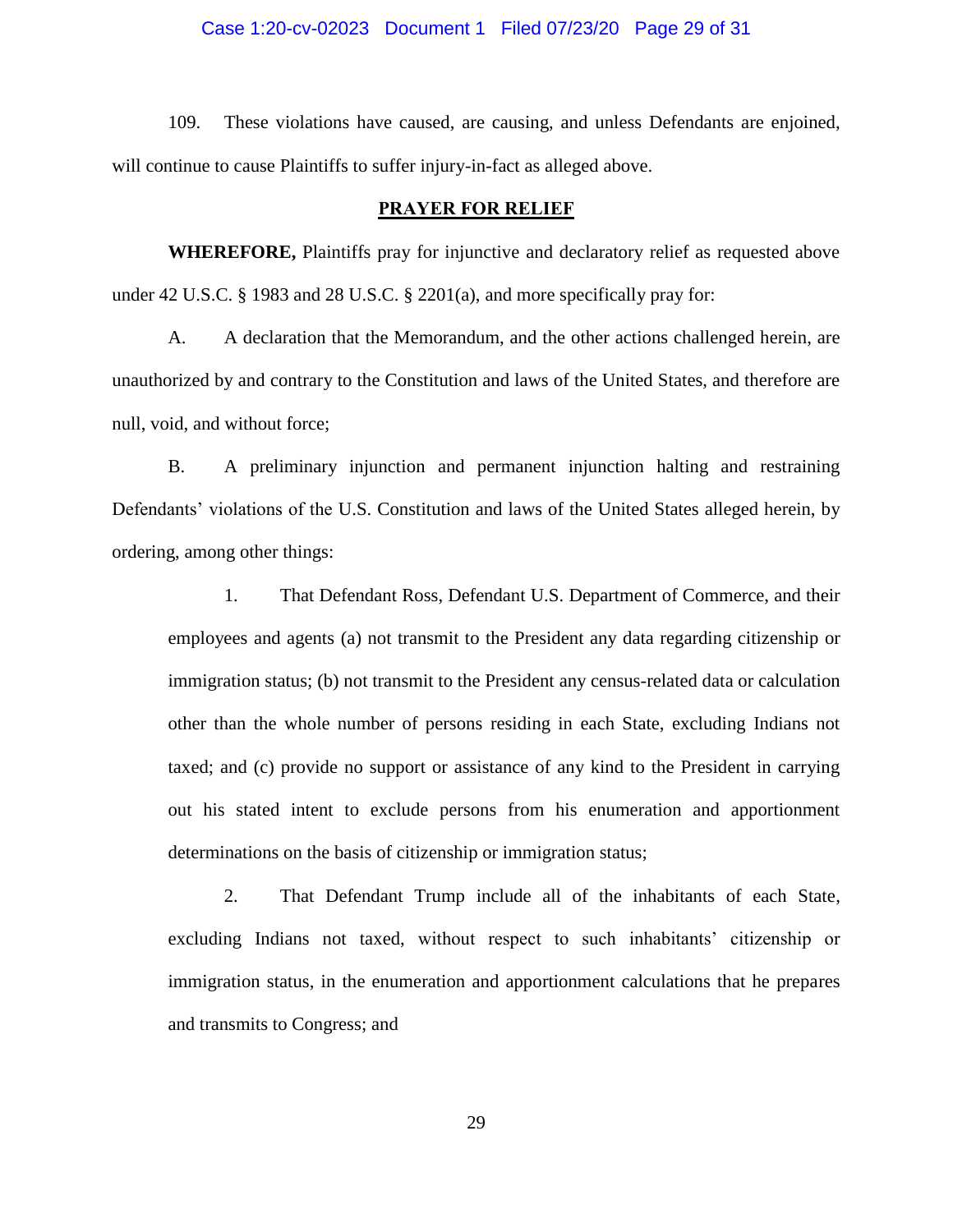#### Case 1:20-cv-02023 Document 1 Filed 07/23/20 Page 30 of 31

3. That Defendant Johnson neither certify nor transmit to the States any purported apportionment determination by the President that excludes persons from the apportionment base on the basis of their citizenship or immigration status.

C. An award of Plaintiffs' reasonable fees, costs, and expenses, including attorney's

fees, pursuant to 28 U.S.C. § 2412; and

D. Such other and further relief as the Court may deem just and proper.

DATED: July 23, 2020

/s/ *Daniel S. Ruzumna*

Daniel S. Ruzumna (D.C. Bar No. 450040)

### **BONDURANT MIXSON & ELMORE LLP**

EMMET J. BONDURANT\* 1201 West Peachtree Street NW Suite 3900 Atlanta, GA 30309 Telephone: (404) 881-4100 Fax: (404) 881-4111 bondurant@bmelaw.com

#### **PATTERSON BELKNAP WEBB & TYLER LLP**

GREGORY L. DISKANT\* DANIEL S. RUZUMNA (D.C. Bar No. 450040) ARON FISCHER\* JONAH M. KNOBLER\* 1133 Avenue of the Americas New York, NY 10036 Telephone: (212) 336-2000 Fax: (212) 336-2222 gldiskant@pbwt.com

*Attorneys for Plaintiffs* \* *pro hac vice* application forthcoming

# **McDERMOTT WILL & EMERY** MICHAEL B. KIMBERLY (D.C. Bar No. 991549)